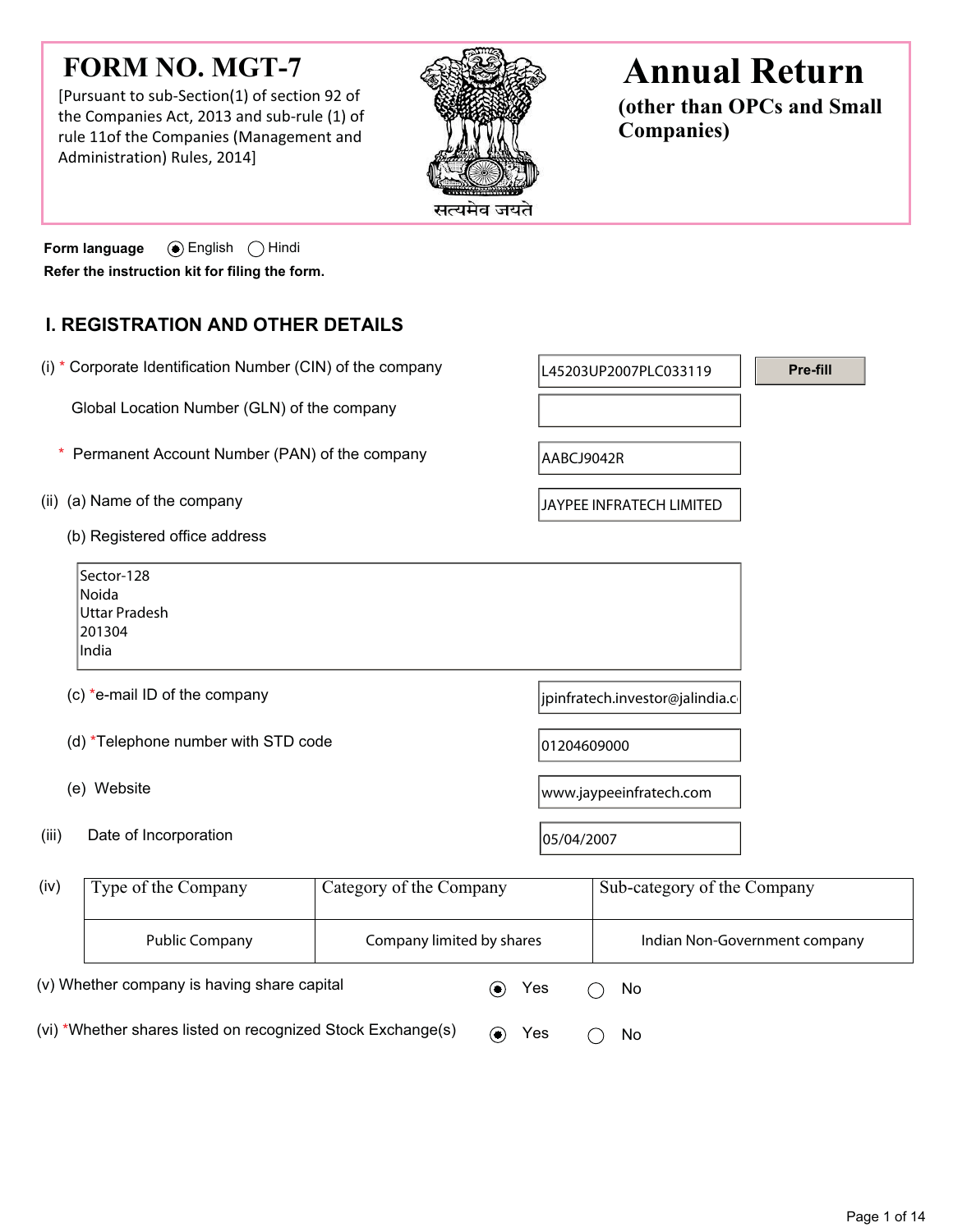### (a) Details of stock exchanges where shares are listed

| S. No.                                                  |                                                                                           |                                                                                        | Code                     |     |                       |           |  |              |
|---------------------------------------------------------|-------------------------------------------------------------------------------------------|----------------------------------------------------------------------------------------|--------------------------|-----|-----------------------|-----------|--|--------------|
|                                                         | National Stock Exchange of India Ltd.                                                     |                                                                                        |                          |     | 1,024                 |           |  |              |
| 2                                                       |                                                                                           | <b>BSE Ltd.</b>                                                                        |                          |     | 1                     |           |  |              |
|                                                         |                                                                                           |                                                                                        |                          |     |                       |           |  |              |
|                                                         | (b) CIN of the Registrar and Transfer Agent                                               |                                                                                        |                          |     | U72400TG2017PLC117649 |           |  | Pre-fill     |
|                                                         | Name of the Registrar and Transfer Agent                                                  |                                                                                        |                          |     |                       |           |  |              |
|                                                         | <b>KFIN TECHNOLOGIES LIMITED</b>                                                          |                                                                                        |                          |     |                       |           |  |              |
|                                                         |                                                                                           | Registered office address of the Registrar and Transfer Agents                         |                          |     |                       |           |  |              |
|                                                         | Selenium, Tower B, Plot No- 31 & 32,<br>Financial District, Nanakramguda, Serilingampally |                                                                                        |                          |     |                       |           |  |              |
|                                                         | (vii) *Financial year From date  01/04/2020                                               |                                                                                        | (DD/MM/YYYY) To date     |     | 31/03/2021            |           |  | (DD/MM/YYYY) |
|                                                         | (viii) *Whether Annual general meeting (AGM) held                                         |                                                                                        | $\bf{(\bullet)}$<br>Yes  |     | No                    |           |  |              |
|                                                         | (a) If yes, date of AGM                                                                   | 17/12/2021                                                                             |                          |     |                       |           |  |              |
|                                                         | (b) Due date of AGM                                                                       | 30/09/2021                                                                             |                          |     |                       |           |  |              |
|                                                         | (c) Whether any extension for AGM granted                                                 |                                                                                        | $\left( \bullet \right)$ | Yes | No                    |           |  |              |
| extension                                               |                                                                                           | (d) If yes, provide the Service Request Number (SRN) of the application form filed for |                          |     |                       | T37410180 |  | Pre-fill     |
|                                                         |                                                                                           | (e) Extended due date of AGM after grant of extension                                  |                          |     | 30/12/2021            |           |  |              |
| <b>II. PRINCIPAL BUSINESS ACTIVITIES OF THE COMPANY</b> |                                                                                           |                                                                                        |                          |     |                       |           |  |              |

\*Number of business activities  $\vert_2$ 

| S.No | Main<br>Activity<br>group code | Description of Main Activity group Business | Activity<br>Code | Description of Business Activity                      | $%$ of turnover<br>lof the<br><b>company</b> |
|------|--------------------------------|---------------------------------------------|------------------|-------------------------------------------------------|----------------------------------------------|
|      |                                | <b>Real Estate</b>                          | L.,              | Real estate activities with own or leased<br>property | 5.92                                         |
|      | ΙF                             | Construction                                | F2               | Roads, railways, Utility projects                     | 94.08                                        |

## **III. PARTICULARS OF HOLDING, SUBSIDIARY AND ASSOCIATE COMPANIES (INCLUDING JOINT VENTURES)**

\*No. of Companies for which information is to be given  $\vert$  2 **Pre-fill All**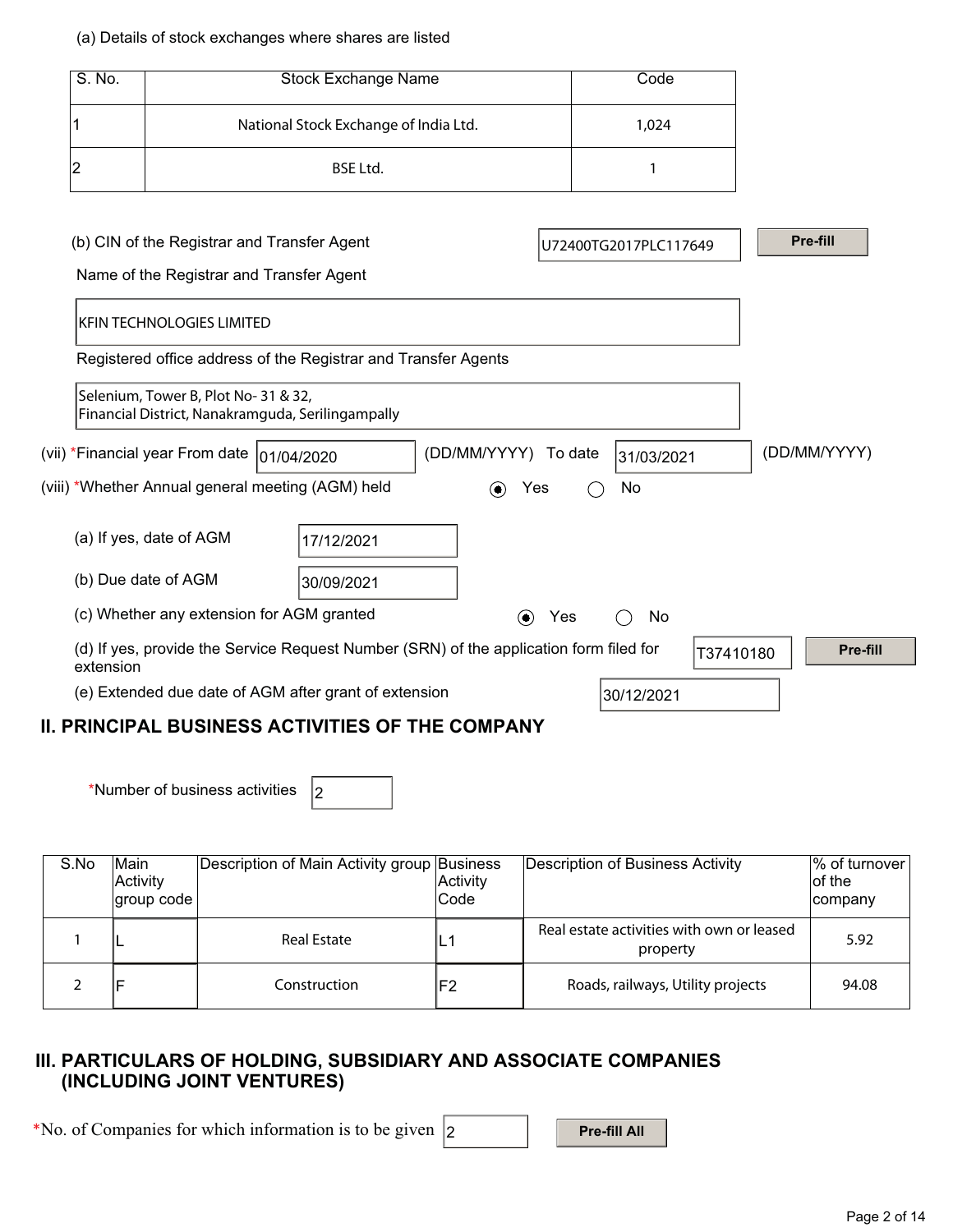| S.No | Name of the company                               | CIN / FCRN | Holding/ Subsidiary/Associate/<br>Joint Venture | % of shares held |
|------|---------------------------------------------------|------------|-------------------------------------------------|------------------|
|      | JAIPRAKASH ASSOCIATES LIMI L14106UP1995PLC019017  |            | Holding                                         | 60.98            |
|      | JAYPEE HEALTHCARE LIMITED   U85191UP2012PLC053358 |            | Subsidiary                                      | 100              |

## **IV. SHARE CAPITAL, DEBENTURES AND OTHER SECURITIES OF THE COMPANY**

## (i) \*SHARE CAPITAL

(a) Equity share capital

| <b>Particulars</b>                           | Authorised<br>capital | <i><b>Issued</b></i><br>capital | Subscribed<br>capital | Paid up capital |
|----------------------------------------------|-----------------------|---------------------------------|-----------------------|-----------------|
| Total number of equity shares                | 2,500,000,000         | 1,388,933,497                   | 1,388,933,497         | 1,388,933,497   |
| Total amount of equity shares (in<br>Rupees) | 25,000,000,000        | 13,889,334,970                  | 13,889,334,970        | 13,889,334,970  |

Number of classes 2008 and 2008 and 2008 and 2008 and 2008 and 2008 and 2008 and 2008 and 2008 and 2008 and 20

| Class of Shares<br>Equity Shares          | <b>Authorised</b><br>capital | <b>Issued</b><br>capital | <b>Subscribed</b><br>∣capital | Paid up capital |
|-------------------------------------------|------------------------------|--------------------------|-------------------------------|-----------------|
| Number of equity shares                   | 2,500,000,000                | 1,388,933,497            | 1,388,933,497                 | 1,388,933,497   |
| Nominal value per share (in rupees)       | 10                           | 10                       | 10                            | 10              |
| Total amount of equity shares (in rupees) | 25,000,000,000               | 13,889,334,970           | 13,889,334,970                | 13,889,334,970  |

## **(b) Preference share capital**

| <b>Particulars</b>                                       | Authorised<br>capital | <b>Issued</b><br>capital | Subscribed<br>capital | Paid-up capital |
|----------------------------------------------------------|-----------------------|--------------------------|-----------------------|-----------------|
| Total number of preference shares                        | 50,000,000            |                          |                       |                 |
| Total amount of preference shares  <br>$($ in rupees $)$ | 5,000,000,000         |                          |                       |                 |

Number of classes  $\boxed{1}$ 

| <b>Class of shares</b><br>Redeemable Shares   | <b>Authorised</b><br>capital | <b>Issued</b><br>capital | Subscribed<br>capital | Paid up capital |
|-----------------------------------------------|------------------------------|--------------------------|-----------------------|-----------------|
| Number of preference shares                   | 50,000,000                   | 0                        | 0                     | 0               |
| Nominal value per share (in rupees)           | 100                          | 100                      | 100                   | 100             |
| Total amount of preference shares (in rupees) | 5,000,000,000                | ۱0                       | 0                     | O               |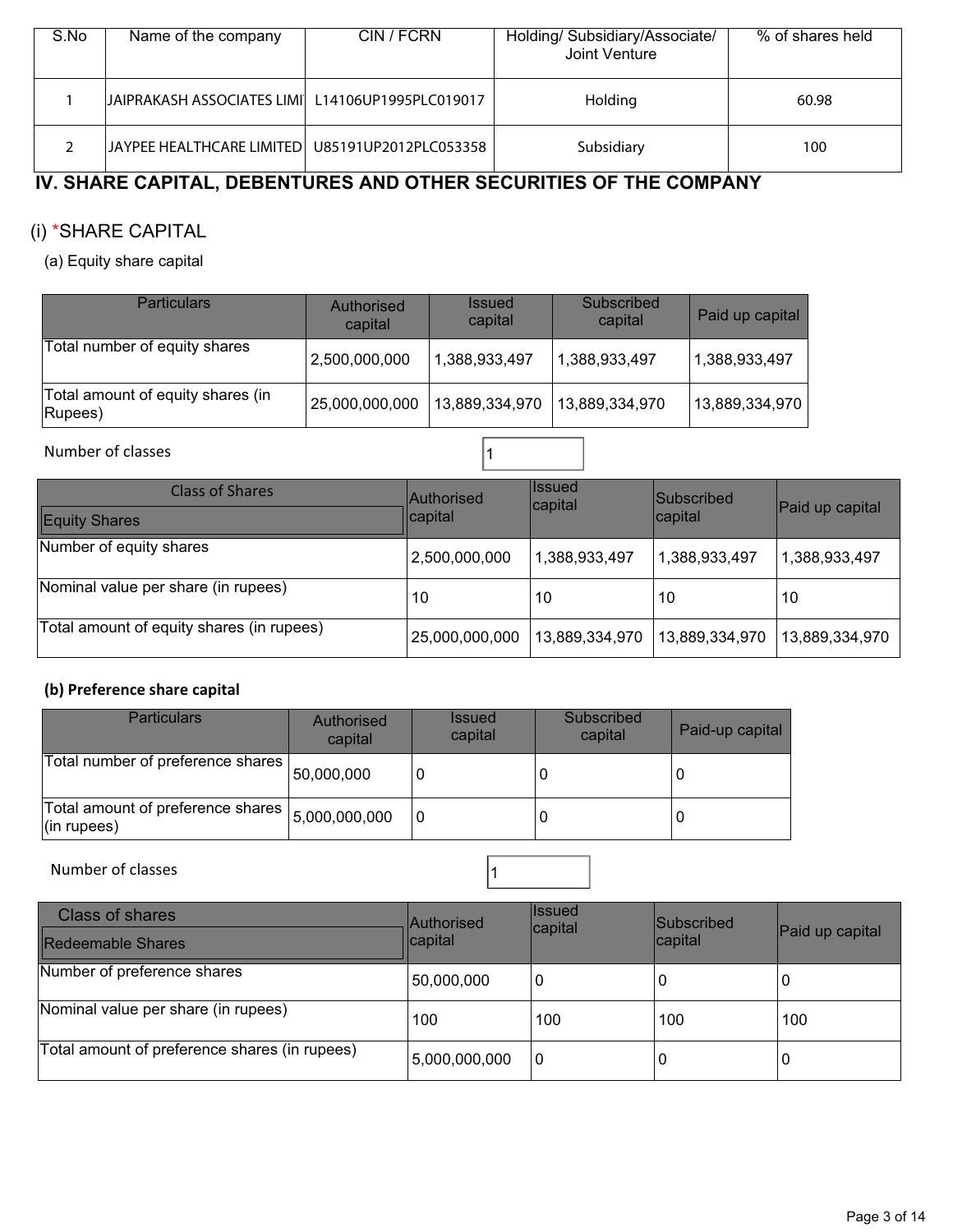## **(c) Unclassified share capital**

| <b>Particulars</b>                   | <b>Authorised Capital</b> |
|--------------------------------------|---------------------------|
| lTotal amount of unclassified shares |                           |

## **(d) Break-up of paid-up share capital**

| <b>Class of shares</b>                        |             | <b>Number of shares</b> |                                               | <b>Total</b><br>nominal<br>amount | <b>Total</b><br>Paid-up<br>amount | <b>Total</b><br>premium |
|-----------------------------------------------|-------------|-------------------------|-----------------------------------------------|-----------------------------------|-----------------------------------|-------------------------|
| <b>Equity shares</b>                          | Physical    | <b>DEMAT</b>            | Total                                         |                                   |                                   |                         |
| At the beginning of the year                  | 3,305       |                         | 1,388,930,1 1388933497 13,889,334, 13,889,334 |                                   |                                   |                         |
| Increase during the year                      | $\pmb{0}$   | $\mathbf 0$             | $\mathbf 0$                                   | $\mathbf 0$                       | $\mathbf 0$                       | 10                      |
| i. Pubic Issues                               | $\mathbf 0$ | $\mathbf 0$             | $\mathbf 0$                                   | $\mathbf 0$                       | $\mathbf 0$                       |                         |
| ii. Rights issue                              | $\mathbf 0$ | $\mathbf 0$             | $\mathbf 0$                                   | $\mathbf 0$                       | $\mathbf 0$                       |                         |
| iii. Bonus issue                              | 0           | $\mathbf 0$             | $\mathbf 0$                                   | $\mathbf 0$                       | $\mathbf 0$                       |                         |
| iv. Private Placement/ Preferential allotment | $\mathbf 0$ | $\mathbf 0$             | $\mathbf 0$                                   | $\mathbf 0$                       | $\mathbf 0$                       |                         |
| v. ESOPs                                      | $\mathbf 0$ | $\mathbf 0$             | $\mathbf 0$                                   | $\mathbf 0$                       | $\mathbf 0$                       |                         |
| vi. Sweat equity shares allotted              | $\mathbf 0$ | $\mathbf 0$             | $\mathbf 0$                                   | $\mathbf 0$                       | $\mathbf 0$                       |                         |
| vii. Conversion of Preference share           | $\mathbf 0$ | $\mathbf 0$             | $\mathbf 0$                                   | $\mathbf 0$                       | $\mathbf 0$                       | 10                      |
| viii. Conversion of Debentures                | $\pmb{0}$   | $\mathbf 0$             | $\pmb{0}$                                     | $\mathbf 0$                       | $\mathbf 0$                       | 10                      |
| ix. GDRs/ADRs                                 | $\pmb{0}$   | $\mathbf 0$             | $\mathbf 0$                                   | $\mathbf 0$                       | $\mathbf 0$                       | 10                      |
| x. Others, specify                            |             |                         |                                               |                                   |                                   |                         |
| Decrease during the year                      | 0           | 0                       | $\mathbf 0$                                   | $\mathbf 0$                       | $\mathbf 0$                       | 10                      |
| i. Buy-back of shares                         | $\pmb{0}$   | $\pmb{0}$               | $\pmb{0}$                                     | $\pmb{0}$                         | $\pmb{0}$                         | 10                      |
| ii. Shares forfeited                          | $\pmb{0}$   | $\mathbf 0$             | $\pmb{0}$                                     | $\mathbf 0$                       | 0                                 | 10                      |
| iii. Reduction of share capital               | $\pmb{0}$   | $\mathbf 0$             | $\pmb{0}$                                     | $\mathbf 0$                       | $\pmb{0}$                         | 10                      |
| iv. Others, specify                           |             |                         |                                               |                                   |                                   |                         |
| At the end of the year                        | 3,305       |                         | 1,388,930,1 1388933497 13,889,334, 13,889,334 |                                   |                                   |                         |
| <b>Preference shares</b>                      |             |                         |                                               |                                   |                                   |                         |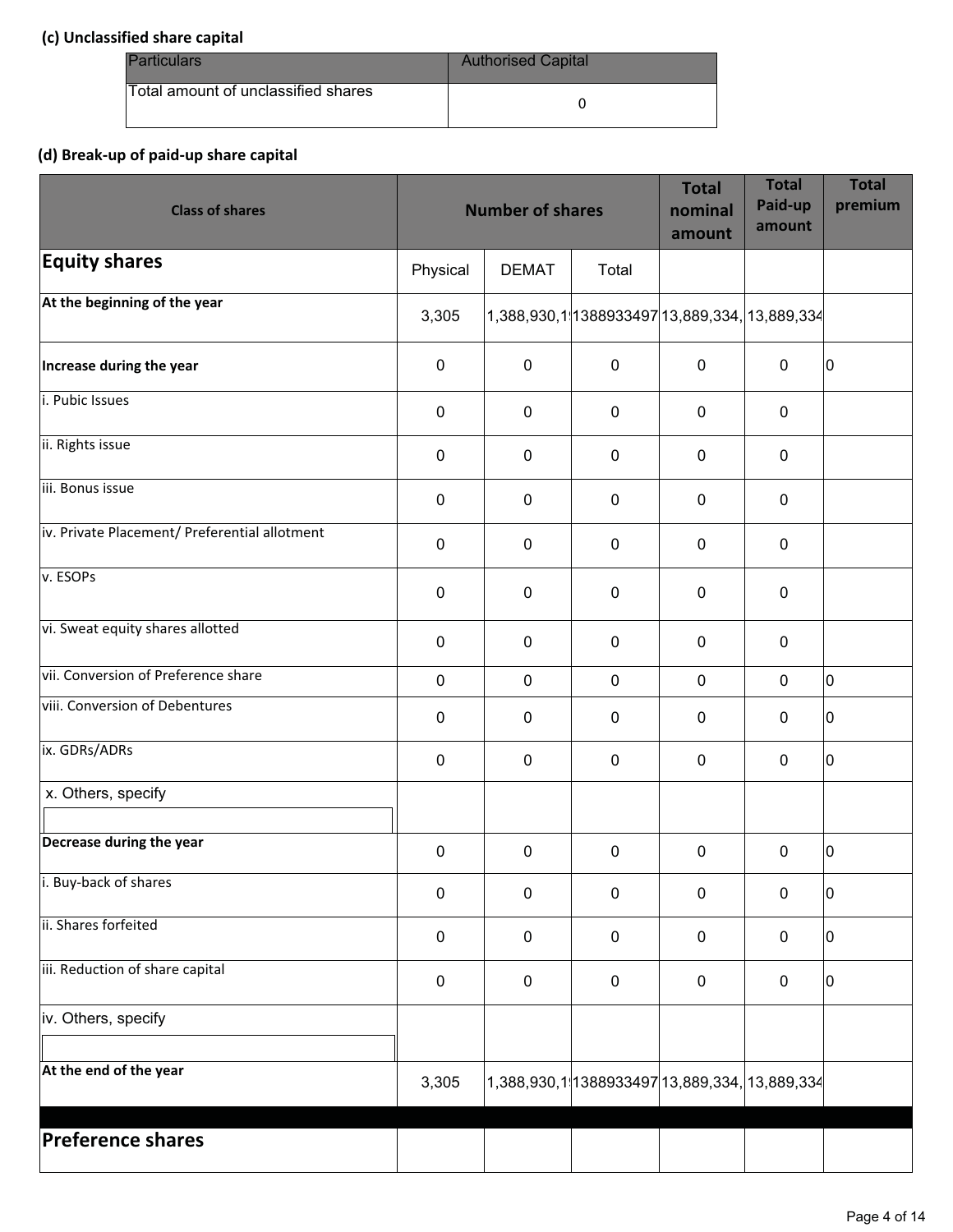| At the beginning of the year     |             |             |                |                |             |    |
|----------------------------------|-------------|-------------|----------------|----------------|-------------|----|
|                                  | $\mathbf 0$ | $\mathbf 0$ | $\mathbf 0$    | $\mathbf 0$    | $\mathbf 0$ |    |
| Increase during the year         | $\mathbf 0$ | $\mathbf 0$ | $\mathbf 0$    | $\mathbf 0$    | $\mathbf 0$ | 10 |
| i. Issues of shares              | $\pmb{0}$   | $\mathbf 0$ | $\mathbf 0$    | $\overline{0}$ | $\mathbf 0$ | 10 |
| ii. Re-issue of forfeited shares | $\mathbf 0$ | $\mathbf 0$ | $\mathbf 0$    | $\mathbf 0$    | $\mathbf 0$ | 10 |
| iii. Others, specify             |             |             |                |                |             |    |
| Decrease during the year         | $\mathbf 0$ | $\mathbf 0$ | $\mathbf 0$    | $\mathbf 0$    | $\mathbf 0$ | 10 |
| i. Redemption of shares          | $\mathbf 0$ | $\mathbf 0$ | $\mathbf 0$    | $\mathbf 0$    | $\mathbf 0$ | 10 |
| ii. Shares forfeited             | $\mathbf 0$ | $\mathbf 0$ | $\mathbf 0$    | $\mathbf 0$    | $\mathbf 0$ | 10 |
| iii. Reduction of share capital  | $\mathbf 0$ | $\mathbf 0$ | $\overline{0}$ | $\mathbf 0$    | $\mathbf 0$ | 10 |
| iv. Others, specify              |             |             |                |                |             |    |
| At the end of the year           | $\mathbf 0$ | 0           | $\mathbf 0$    | 0              | $\mathbf 0$ |    |

ISIN of the equity shares of the company

(ii) Details of stock split/consolidation during the year (for each class of shares)  $\boxed{0}$ 

|                | Class of shares      | (i) | (ii) | (iii) |
|----------------|----------------------|-----|------|-------|
| Before split / | Number of shares     |     |      |       |
| Consolidation  | Face value per share |     |      |       |
| After split /  | Number of shares     |     |      |       |
| Consolidation  | Face value per share |     |      |       |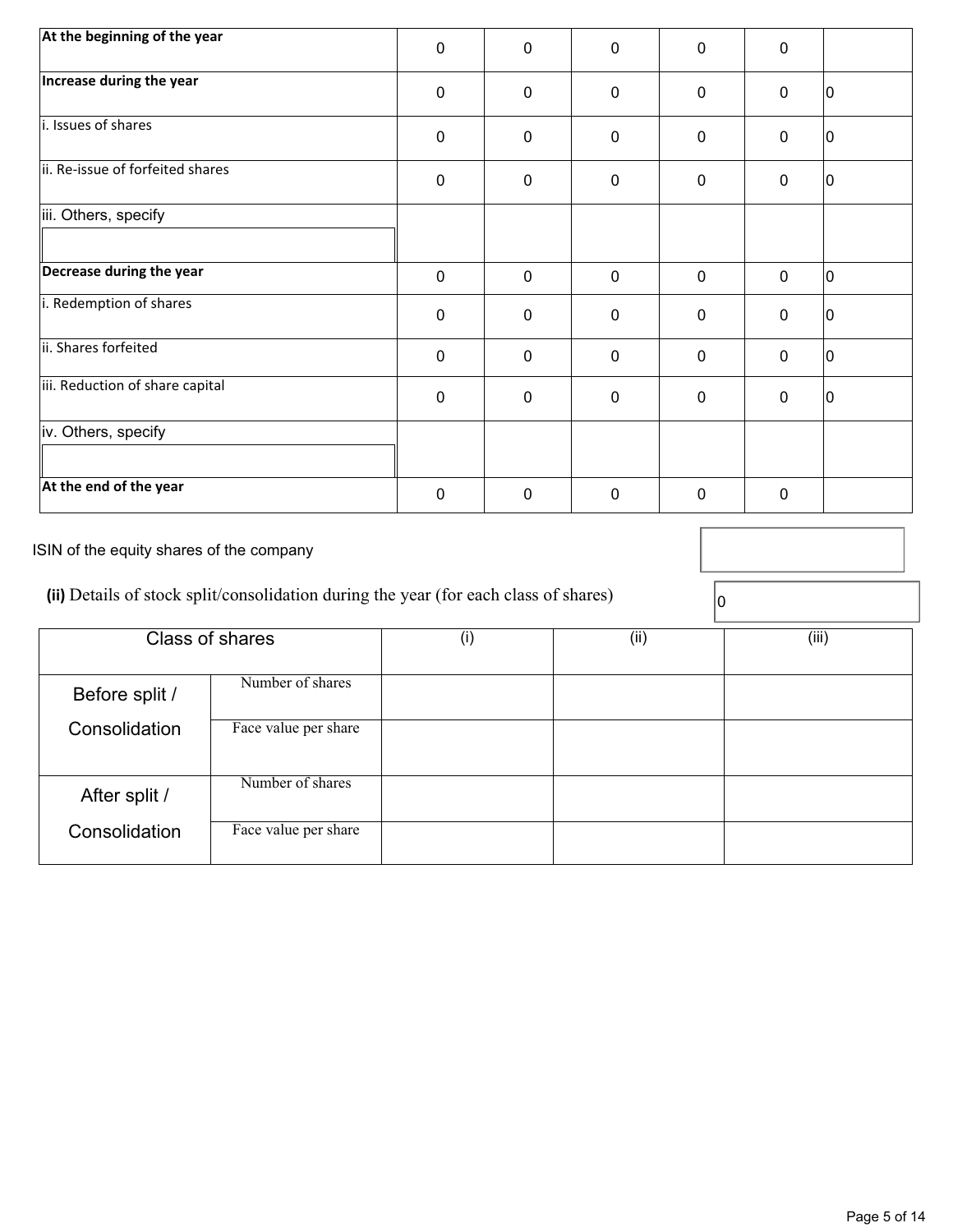**(iii) Details of shares/Debentures Transfers since closure date of last financial year (or in the case of the first return at any time since the incorporation of the company) \*** 

| $\boxtimes$ Nil | [Details being provided in a CD/Digital Media]   | Yes<br>$($ ) | $\bigcap$ No  | Not Applicable<br>$($ ) |
|-----------------|--------------------------------------------------|--------------|---------------|-------------------------|
|                 | Separate sheet attached for details of transfers | Yes<br>$($ ) | $\bigcirc$ No |                         |

Note: In case list of transfer exceeds 10, option for submission as a separate sheet attachment or submission in a CD/Digital Media may be shown.

| Date of the previous annual general meeting                                     |                                                                               |  |                                                             |            |
|---------------------------------------------------------------------------------|-------------------------------------------------------------------------------|--|-------------------------------------------------------------|------------|
| Date of registration of transfer (Date Month Year)                              |                                                                               |  |                                                             |            |
| 1 - Equity, 2- Preference Shares, 3 - Debentures, 4 - Stock<br>Type of transfer |                                                                               |  |                                                             |            |
| <b>Units Transferred</b>                                                        | Number of Shares/ Debentures/<br>Amount per Share/<br>Debenture/Unit (in Rs.) |  |                                                             |            |
| Ledger Folio of Transferor                                                      |                                                                               |  |                                                             |            |
| <b>Transferor's Name</b>                                                        |                                                                               |  |                                                             |            |
|                                                                                 | Surname                                                                       |  | middle name                                                 | first name |
| Ledger Folio of Transferee                                                      |                                                                               |  |                                                             |            |
| <b>Transferee's Name</b>                                                        |                                                                               |  |                                                             |            |
|                                                                                 | Surname                                                                       |  | middle name                                                 | first name |
| Date of registration of transfer (Date Month Year)                              |                                                                               |  |                                                             |            |
| Type of transfer                                                                |                                                                               |  | 1 - Equity, 2- Preference Shares, 3 - Debentures, 4 - Stock |            |

| Number of Shares/ Debentures/<br><b>Units Transferred</b> | Amount per Share/<br>IDebenture/Unit (in Rs.) |  |
|-----------------------------------------------------------|-----------------------------------------------|--|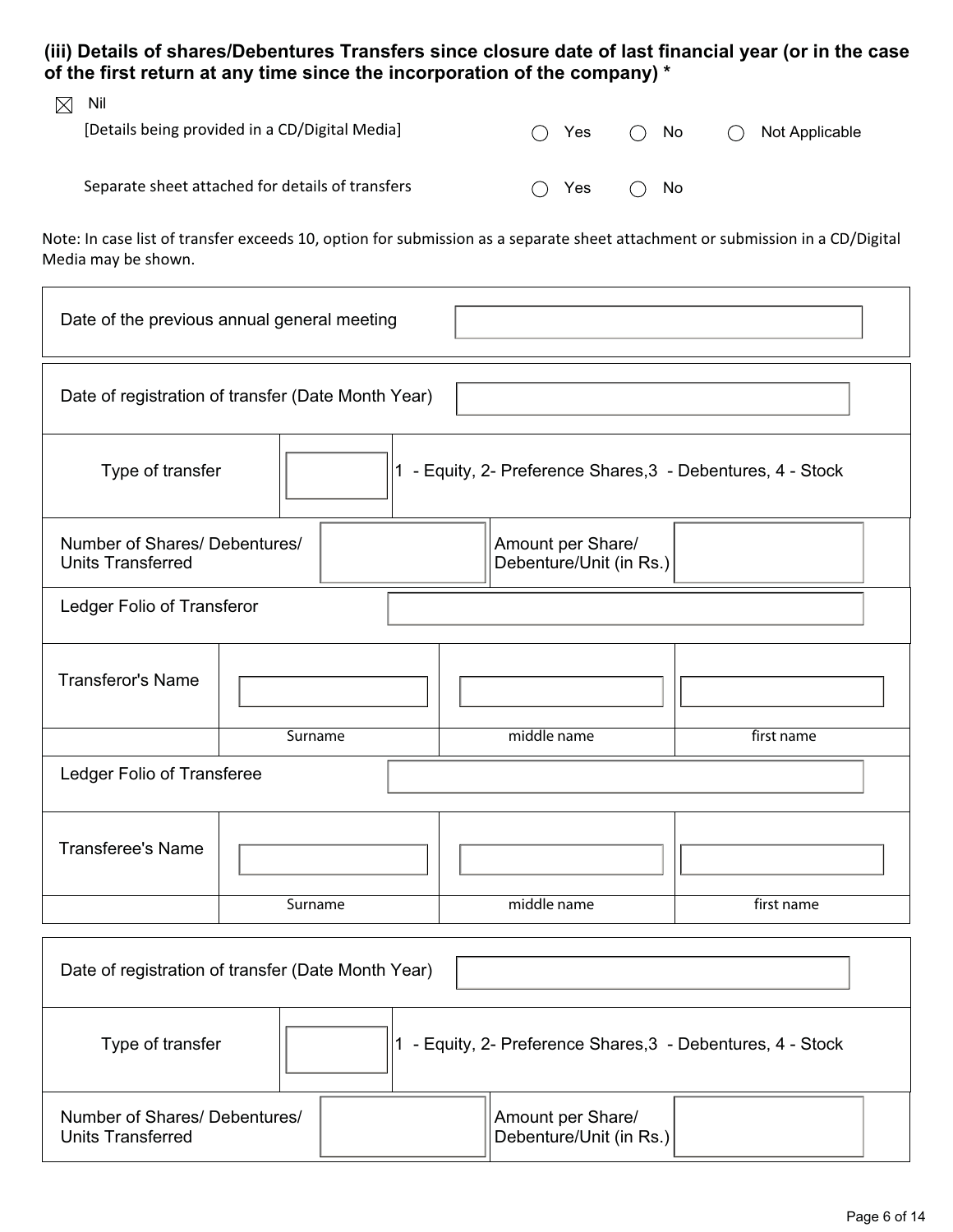| Ledger Folio of Transferor |         |             |            |
|----------------------------|---------|-------------|------------|
| <b>Transferor's Name</b>   |         |             |            |
|                            | Surname | middle name | first name |
|                            |         |             |            |
| Ledger Folio of Transferee |         |             |            |
| <b>Transferee's Name</b>   |         |             |            |

## **(iv)** \***Debentures (Outstanding as at the end of financial year)**

| <b>Particulars</b>            | Number of units | Nominal value per<br>lunit | <b>Total value</b> |
|-------------------------------|-----------------|----------------------------|--------------------|
| Non-convertible debentures    | 211.95          | 1000000                    | 2,119,500,000      |
| Partly convertible debentures | 0               | 0                          | 0                  |
| Fully convertible debentures  | 0               | 0                          | 0                  |
| <b>Total</b>                  |                 |                            | 2,119,500,000      |

## **Details of debentures**

| <b>Class of debentures</b>           | Outstanding as at<br>the beginning of the year<br> vear |   | Increase during the $\vert$ Decrease during the Outstanding as at<br><b>vear</b> | the end of the year |
|--------------------------------------|---------------------------------------------------------|---|----------------------------------------------------------------------------------|---------------------|
| Non-convertible debentures           | 2,119,500,000                                           | 0 | 0                                                                                | 2,119,500,000       |
| <b>Partly convertible debentures</b> | 0                                                       | 0 | 0                                                                                | 0                   |
| <b>Fully convertible debentures</b>  | 0                                                       | 0 | 0                                                                                | 0                   |

## **(v) Securities (other than shares and debentures)** 0

| Type of<br>Securities | Number of<br>Securities | Nominal Value of<br>each Unit | <b>Total Nominal</b><br>Value | Paid up Value of<br>each Unit | <b>Total Paid up Value</b> |
|-----------------------|-------------------------|-------------------------------|-------------------------------|-------------------------------|----------------------------|
|                       |                         |                               |                               |                               |                            |
|                       |                         |                               |                               |                               |                            |
|                       |                         |                               |                               |                               |                            |
|                       |                         |                               |                               |                               |                            |
| Total                 |                         |                               |                               |                               |                            |

## **V. \*Turnover and net worth of the company (as defined in the Companies Act, 2013)**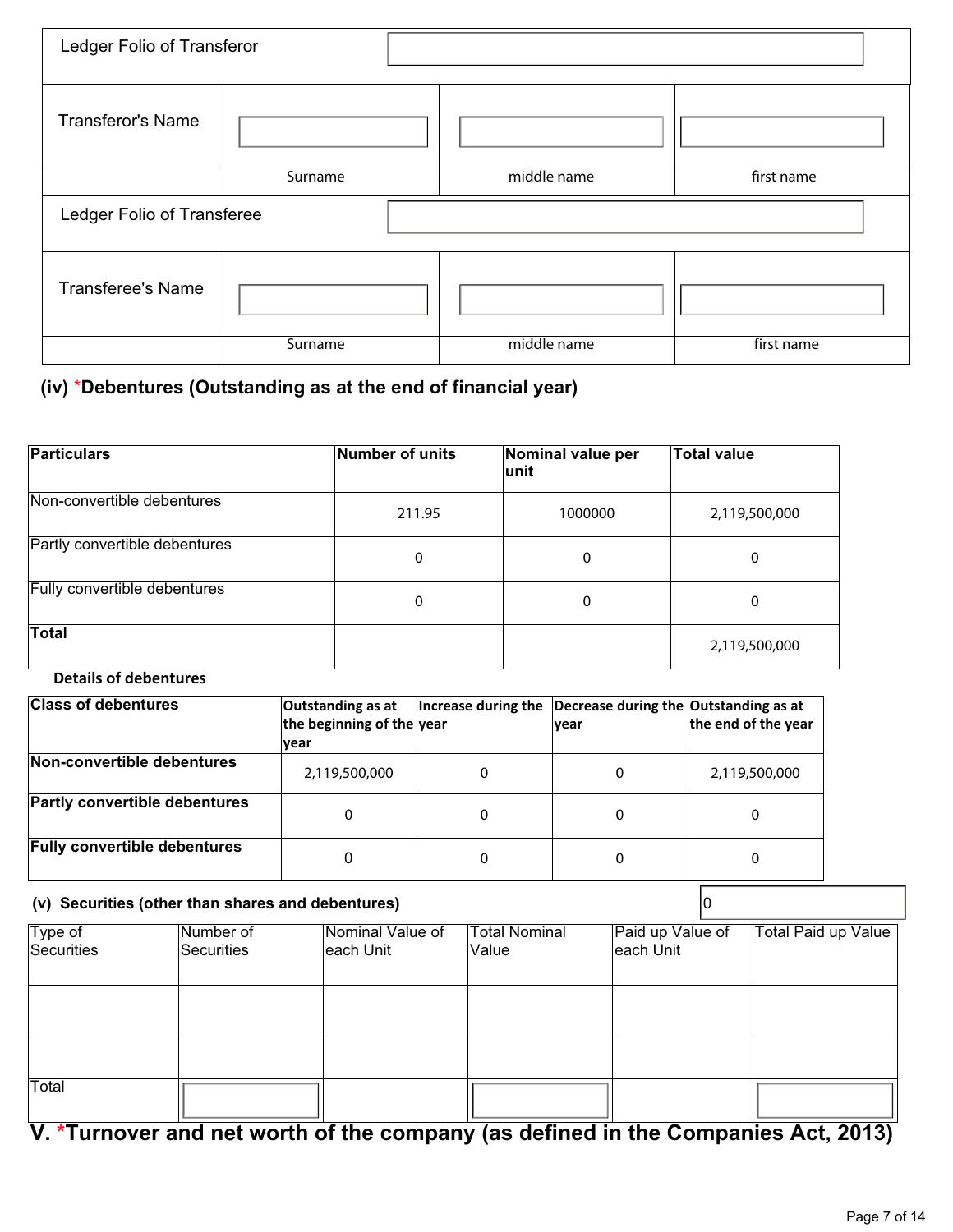## **(ii) Net worth of the Company**  (ii) Net worth of the Company<br> $\begin{array}{|l|l|}\n\hline\n\end{array}$

## **VI. (a) \*SHARE HOLDING PATTERN - Promoters**

| <b>S. No.</b>    | Category                                       | Equity                  |             | Preference              |            |
|------------------|------------------------------------------------|-------------------------|-------------|-------------------------|------------|
|                  |                                                | <b>Number of shares</b> | Percentage  | <b>Number of shares</b> | Percentage |
| $\overline{1}$ . | Individual/Hindu Undivided Family              |                         |             |                         |            |
|                  | (i) Indian                                     | $\pmb{0}$               | $\pmb{0}$   | $\pmb{0}$               |            |
|                  | (ii) Non-resident Indian (NRI)                 | $\mathbf 0$             | $\pmb{0}$   | $\pmb{0}$               |            |
|                  | (iii) Foreign national (other than NRI)        | $\mathbf 0$             | $\pmb{0}$   | $\pmb{0}$               |            |
| 2.               | Government                                     |                         |             |                         |            |
|                  | (i) Central Government                         | $\pmb{0}$               | $\pmb{0}$   | $\pmb{0}$               |            |
|                  | (ii) State Government                          | $\pmb{0}$               | 0           | $\pmb{0}$               |            |
|                  | (iii) Government companies                     | $\pmb{0}$               | $\pmb{0}$   | $\pmb{0}$               |            |
| 3.               | Insurance companies                            | $\pmb{0}$               | $\mathbf 0$ | $\mathsf 0$             |            |
| 4.               | <b>Banks</b>                                   | $\pmb{0}$               | 0           | $\pmb{0}$               |            |
| 5.               | <b>Financial institutions</b>                  | $\pmb{0}$               | $\pmb{0}$   | $\pmb{0}$               |            |
| 6.               | Foreign institutional investors                | $\mathbf 0$             | $\mathbf 0$ | $\mathbf 0$             |            |
| 7.               | Mutual funds                                   | 0                       | 0           | $\pmb{0}$               |            |
| 8.               | Venture capital                                | 0                       | $\pmb{0}$   | 0                       |            |
| 9.               | <b>Body corporate</b><br>(not mentioned above) | 847,000,000             | 60.98       | $\pmb{0}$               |            |
| 10.              | Others                                         | $\pmb{0}$               | $\pmb{0}$   | $\pmb{0}$               |            |
|                  | <b>Total</b>                                   | 847,000,000             | 60.98       | $\pmb{0}$               | $\pmb{0}$  |

## Total number of shareholders (promoters)  $\begin{bmatrix} 2 \end{bmatrix}$

## **(b) \*SHARE HOLDING PATTERN - Public/Other than promoters**

| <b>S. No.</b> | Category | Equity                  |            | Preference       |            |  |
|---------------|----------|-------------------------|------------|------------------|------------|--|
|               |          | <b>Number of shares</b> | Percentage | Number of shares | Percentage |  |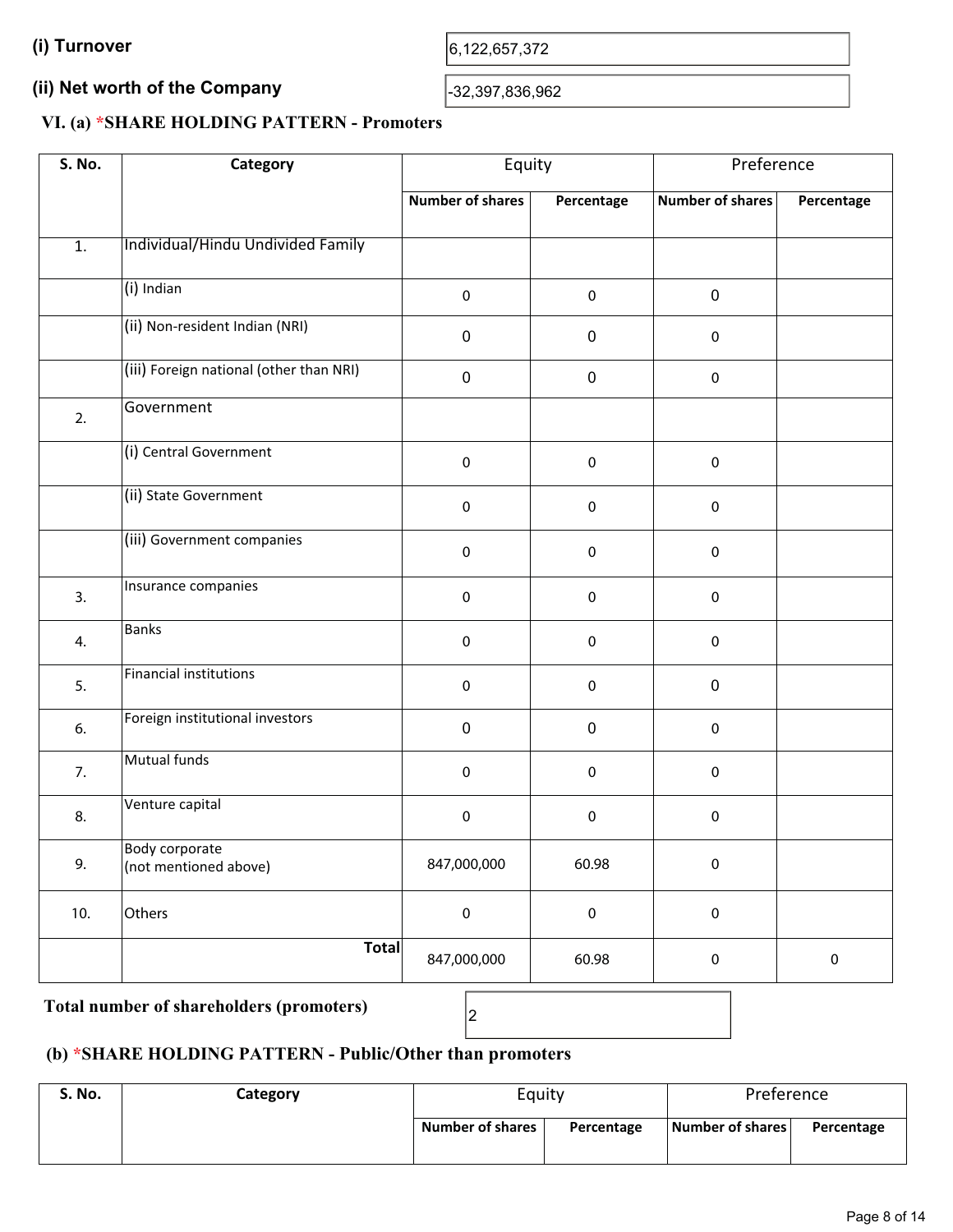| $\overline{1}$ . | Individual/Hindu Undivided Family              |             |           |             |           |
|------------------|------------------------------------------------|-------------|-----------|-------------|-----------|
|                  | $(i)$ Indian                                   | 408,301,097 | 29.4      | $\mathbf 0$ |           |
|                  | (ii) Non-resident Indian (NRI)                 | 11,279,830  | 0.81      | $\mathsf 0$ |           |
|                  | (iii) Foreign national (other than NRI)        | $\pmb{0}$   | $\pmb{0}$ | $\pmb{0}$   |           |
| 2.               | Government                                     |             |           |             |           |
|                  | (i) Central Government                         | $\pmb{0}$   | $\pmb{0}$ | $\mathbf 0$ |           |
|                  | (ii) State Government                          | $\pmb{0}$   | $\pmb{0}$ | $\pmb{0}$   |           |
|                  | (iii) Government companies                     | $\pmb{0}$   | $\pmb{0}$ | $\mathbf 0$ |           |
| 3.               | Insurance companies                            | 45,087,589  | 3.25      | $\mathsf 0$ |           |
| 4.               | <b>Banks</b>                                   | 20,626,910  | 1.49      | $\mathbf 0$ |           |
| 5.               | Financial institutions                         | $\pmb{0}$   | $\pmb{0}$ | $\mathbf 0$ |           |
| 6.               | Foreign institutional investors                | $\pmb{0}$   | $\pmb{0}$ | $\pmb{0}$   |           |
| 7.               | Mutual funds                                   | $\mathbf 0$ | $\pmb{0}$ | $\mathbf 0$ |           |
| 8.               | Venture capital                                | $\pmb{0}$   | $\pmb{0}$ | $\pmb{0}$   |           |
| 9.               | <b>Body corporate</b><br>(not mentioned above) | 50,742,324  | 3.65      | $\pmb{0}$   |           |
| 10.              | Others<br>Clearing Members. Trusts, E          | 5,895,747   | 0.42      | $\pmb{0}$   |           |
|                  | <b>Total</b>                                   | 541,933,497 | 39.02     | $\mathbf 0$ | $\pmb{0}$ |

Total number of shareholders (other than promoters)  $\vert_{142,544}$ 

**Total number of shareholders (Promoters+Public/ Other than promoters)** 142,546

## **VII. \*NUMBER OF PROMOTERS, MEMBERS, DEBENTURE HOLDERS (Details, Promoters, Members (other than promoters), Debenture holders)**

| <b>Details</b>                    | At the beginning of the year | At the end of the year |
|-----------------------------------|------------------------------|------------------------|
| <b>Promoters</b>                  |                              |                        |
| Members<br>(other than promoters) | 141,206                      | 142,544                |
| Debenture holders                 | 3                            | 3                      |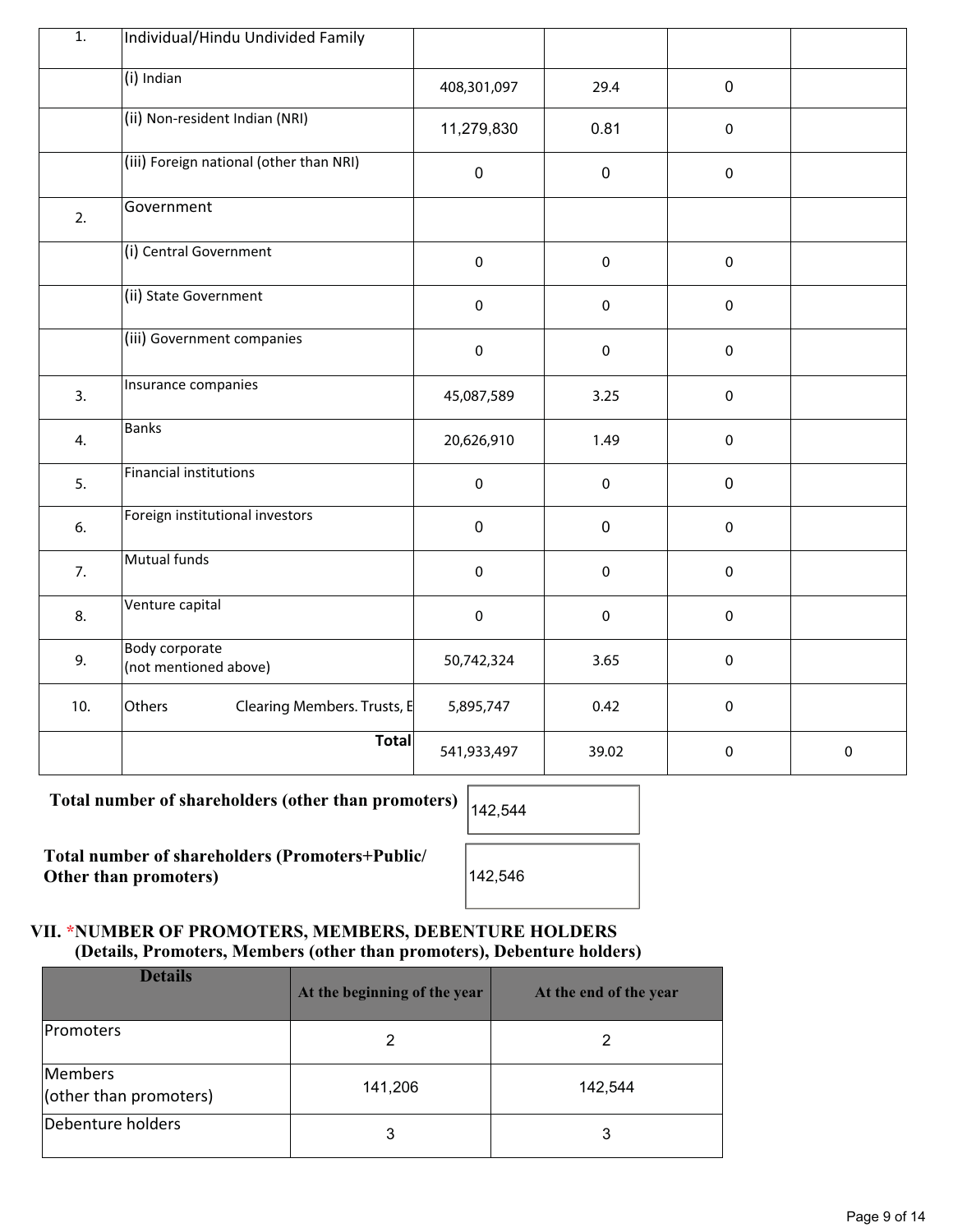## **VIII. DETAILS OF DIRECTORS AND KEY MANAGERIAL PERSONNEL**

## **(A) \*Composition of Board of Directors**

| Category                                    |              | Number of directors at the<br>beginning of the year |                | Number of directors at the end<br>of the year | Percentage of shares held by<br>directors as at the end of year |               |  |
|---------------------------------------------|--------------|-----------------------------------------------------|----------------|-----------------------------------------------|-----------------------------------------------------------------|---------------|--|
|                                             | Executive    | Non-executive                                       | Executive      | Non-executive                                 | Executive                                                       | Non-executive |  |
| A. Promoter                                 | $\mathbf 0$  | $\mathbf 0$                                         | $\mathbf 0$    | 0                                             | $\mathbf 0$                                                     | $\Omega$      |  |
| <b>B. Non-Promoter</b>                      | 1            | 4                                                   | 1              | 4                                             | $\mathbf 0$                                                     | $\Omega$      |  |
| (i) Non-Independent                         | 1            | $\overline{4}$                                      | 1              | 4                                             | $\mathbf 0$                                                     | $\mathbf{0}$  |  |
| (ii) Independent                            | $\mathbf{0}$ | $\mathbf 0$                                         | $\mathbf{0}$   | 0                                             | 0                                                               | $\Omega$      |  |
| <b>C. Nominee Directors</b><br>representing | $\mathbf 0$  | $\mathbf 0$                                         | 0              | 0                                             | $\mathbf 0$                                                     | $\Omega$      |  |
| $(i)$ Banks & FIs                           | $\mathbf 0$  | $\mathbf 0$                                         | $\mathbf 0$    | 0                                             | $\mathbf 0$                                                     | $\mathbf 0$   |  |
| (ii) Investing institutions                 | $\mathbf 0$  | $\mathbf 0$                                         | $\pmb{0}$      | $\mathbf 0$                                   | $\mathbf 0$                                                     | $\mathbf 0$   |  |
| (iii) Government                            | $\mathbf 0$  | $\mathbf 0$                                         | $\overline{0}$ | 0                                             | $\mathbf 0$                                                     | $\Omega$      |  |
| (iv) Small share holders                    | $\Omega$     | $\mathbf 0$                                         | $\mathbf 0$    | 0                                             | 0                                                               | $\mathbf{0}$  |  |
| (v) Others                                  | $\mathbf 0$  | $\mathbf 0$                                         | $\overline{0}$ | $\mathbf 0$                                   | $\mathbf 0$                                                     | 0             |  |
| Total                                       |              | 4                                                   |                | 4                                             | 0                                                               | 0             |  |

**Number of Directors and Key managerial personnel (who is not director) as on the financial year end date** 6

## **(B) (i) \*Details of directors and Key managerial personnel as on the closure of financial year**

| Name                | DIN/PAN    | Designation       | Number of equity<br>share(s) held | Date of cessation (after closure of<br>financial year : If any) |
|---------------------|------------|-------------------|-----------------------------------|-----------------------------------------------------------------|
| Manoj Gaur          | 00008480   | Managing Director | 45,000                            |                                                                 |
| Sunil Kumar Sharma  | 00008125   | <b>Director</b>   | 75,000                            |                                                                 |
| Sameer Gaur         | 00009496   | <b>Director</b>   | 1,000                             |                                                                 |
| Rakesh Sharma       | 00009952   | Director          | 8,000                             |                                                                 |
| Rekha Dixit         | 00913685   | <b>Director</b>   | 1,000                             |                                                                 |
| Surender Kumar Mata | AAMPM3775A | Company Secretar  | $\mathbf 0$                       |                                                                 |

**(ii) Particulars of change in director(s) and Key managerial personnel during the year**  $\vert$ <sup>1</sup>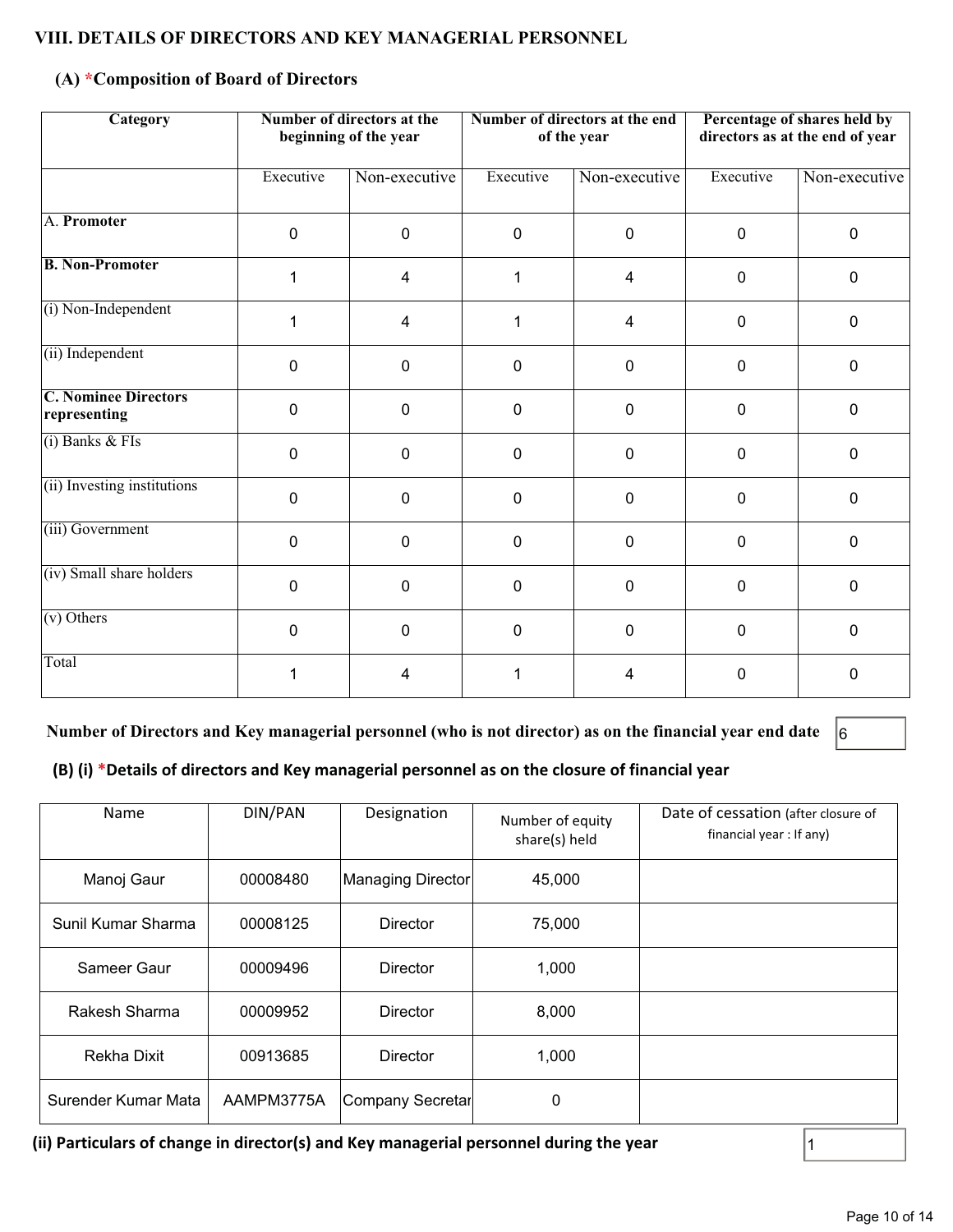| Name                        | DIN/PAN    | the financial year | Designation at the Date of appointment/<br>$\beta$ beginning / during $\alpha$ change in designation/<br>cessation | Nature of change (Appointment/<br>Change in designation/ Cessation) |
|-----------------------------|------------|--------------------|--------------------------------------------------------------------------------------------------------------------|---------------------------------------------------------------------|
| <b>Pramod Kumar Aggarwa</b> | AACPA7385C | <b>CFO</b>         | 31/07/2020                                                                                                         | Cessation                                                           |

## **IX. MEETINGS OF MEMBERS/CLASS OF MEMBERS/BOARD/COMMITTEES OF THE BOARD OF DIRECTORS**

 **A.** MEMBERS/CLASS /REQUISITIONED/NCLT/COURT CONVENED MEETINGS

| Number of meetings held     |                 |                                                          |                                |                            |  |
|-----------------------------|-----------------|----------------------------------------------------------|--------------------------------|----------------------------|--|
| Type of meeting             | Date of meeting | Total Number of<br>Members entitled to<br>attend meeting | Attendance                     |                            |  |
|                             |                 |                                                          | Number of members<br>lattended | % of total<br>shareholding |  |
| <b>ANNUAL GENERAL MEETI</b> | 24/12/2020      | 141,552                                                  | 102                            | 61.08                      |  |

### **B. BOARD MEETINGS**

\*Number of meetings held  $\begin{vmatrix} 4 \end{vmatrix}$ 

S. No. Date of meeting Total Number of directors associated as on the date of meeting **Attendance**  Number of directors attended  $\overline{a}$ % of attendance 1 30/07/2020 5 1 20 2 | 14/09/2020 | 5 | 1 | 20 3 | 11/11/2020 | 5 | 1 | 20 4 11/02/2021 5 1 20

## **C. COMMITTEE MEETINGS**

Number of meetings held  $\vert_0$ S. No. Type of meeting tting **Date of meeting** of Members as<br>on the date of Total Number on the date of the meeting **Attendance** Number of members attended % of attendance 1

## **D. \*ATTENDANCE OF DIRECTORS**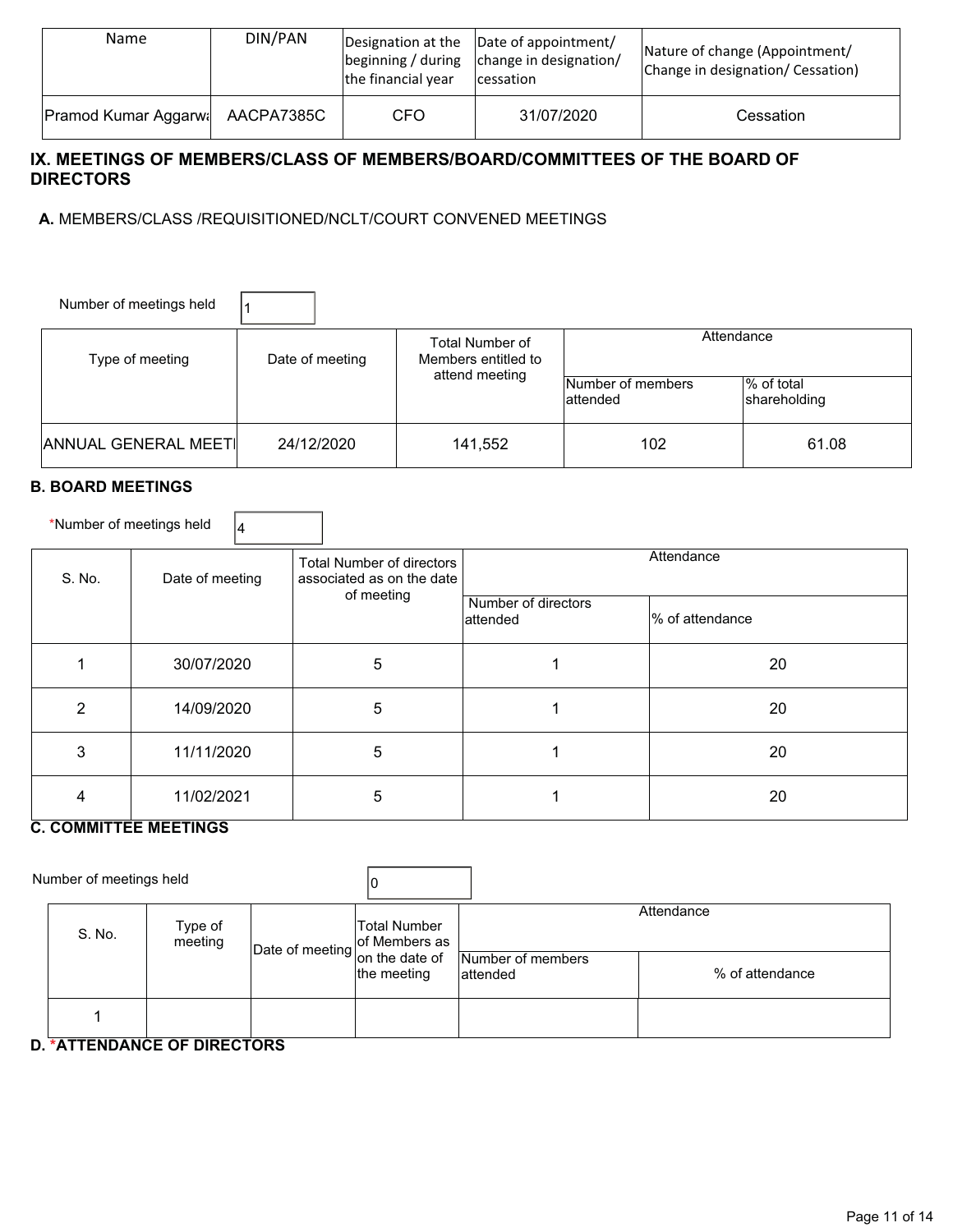|                |                         |                                                       | <b>Board Meetings</b> |                    | <b>Committee Meetings</b>                             | Whether<br>attended AGM |                      |            |
|----------------|-------------------------|-------------------------------------------------------|-----------------------|--------------------|-------------------------------------------------------|-------------------------|----------------------|------------|
| S.<br>No.      | Name<br>of the director | Number of<br>Meetings which Number of<br>director was | Meetings              | % of<br>attendance | Number of<br>Meetings which Number of<br>director was | Meetings                | $%$ of<br>attendance | held on    |
|                |                         | lentitled to<br>attend                                | lattended             |                    | entitled to<br>attend                                 | lattended               |                      | 17/12/2021 |
|                |                         |                                                       |                       |                    |                                                       |                         |                      | (Y/N/NA)   |
| 1              | Manoj Gaur              | 4                                                     | $\mathbf 0$           | $\mathbf{0}$       | 0                                                     | 0                       | $\mathbf 0$          | Yes        |
| $\overline{2}$ | Sunil Kumar S           | $\overline{4}$                                        | 0                     | $\mathbf 0$        | 0                                                     | 0                       | $\mathbf 0$          | No         |
| 3              | Sameer Gaur             | 4                                                     | $\mathbf 0$           | $\mathbf 0$        | 0                                                     | 0                       | $\mathbf 0$          | No         |
| 4              | Rakesh Sharn            | 4                                                     | 0                     | $\mathbf{0}$       | 0                                                     | 0                       | $\Omega$             | No.        |
| 5              | <b>Rekha Dixit</b>      | 4                                                     | 0                     | $\Omega$           | 0                                                     | $\mathbf 0$             | $\Omega$             | No         |

## **X. \*REMUNERATION OF DIRECTORS AND KEY MANAGERIAL PERSONNEL**

 $\Box$  Nil

|        | Number of Managing Director, Whole-time Directors and/or Manager whose remuneration details to be entered |             |              |            |                               | IO            |                 |
|--------|-----------------------------------------------------------------------------------------------------------|-------------|--------------|------------|-------------------------------|---------------|-----------------|
| S. No. | Name                                                                                                      | Designation | Gross Salary | Commission | Stock Option/<br>Sweat equity | <b>Others</b> | Total<br>Amount |
|        |                                                                                                           |             |              |            |                               |               |                 |
|        | Total                                                                                                     |             |              |            |                               |               |                 |

Number of CEO, CFO and Company secretary whose remuneration details to be entered <sup>2</sup>

| S. No. | Name                           | Designation | <b>Gross Salary</b> | Commission | Stock Option/<br>Sweat equity | <b>Others</b> | Total<br>Amount |
|--------|--------------------------------|-------------|---------------------|------------|-------------------------------|---------------|-----------------|
|        | <b>Pramod Kumar Aggl</b>       | CFO         | 7,560,000           | 0          |                               | 0             | 0               |
| 2      | Surender Kumar MaCompany Secre |             | 2,171,747           | 0          |                               | 0             | 0               |
|        | Total                          |             | 9,731,747           |            |                               | 0             | 9,731,747       |

|        | Number of other directors whose remuneration details to be entered |             |              |            |                               |               |                 |
|--------|--------------------------------------------------------------------|-------------|--------------|------------|-------------------------------|---------------|-----------------|
| S. No. | Name                                                               | Designation | Gross Salary | Commission | Stock Option/<br>Sweat equity | <b>Others</b> | Total<br>Amount |
|        |                                                                    |             |              |            |                               |               |                 |
|        | Total                                                              |             |              |            |                               |               |                 |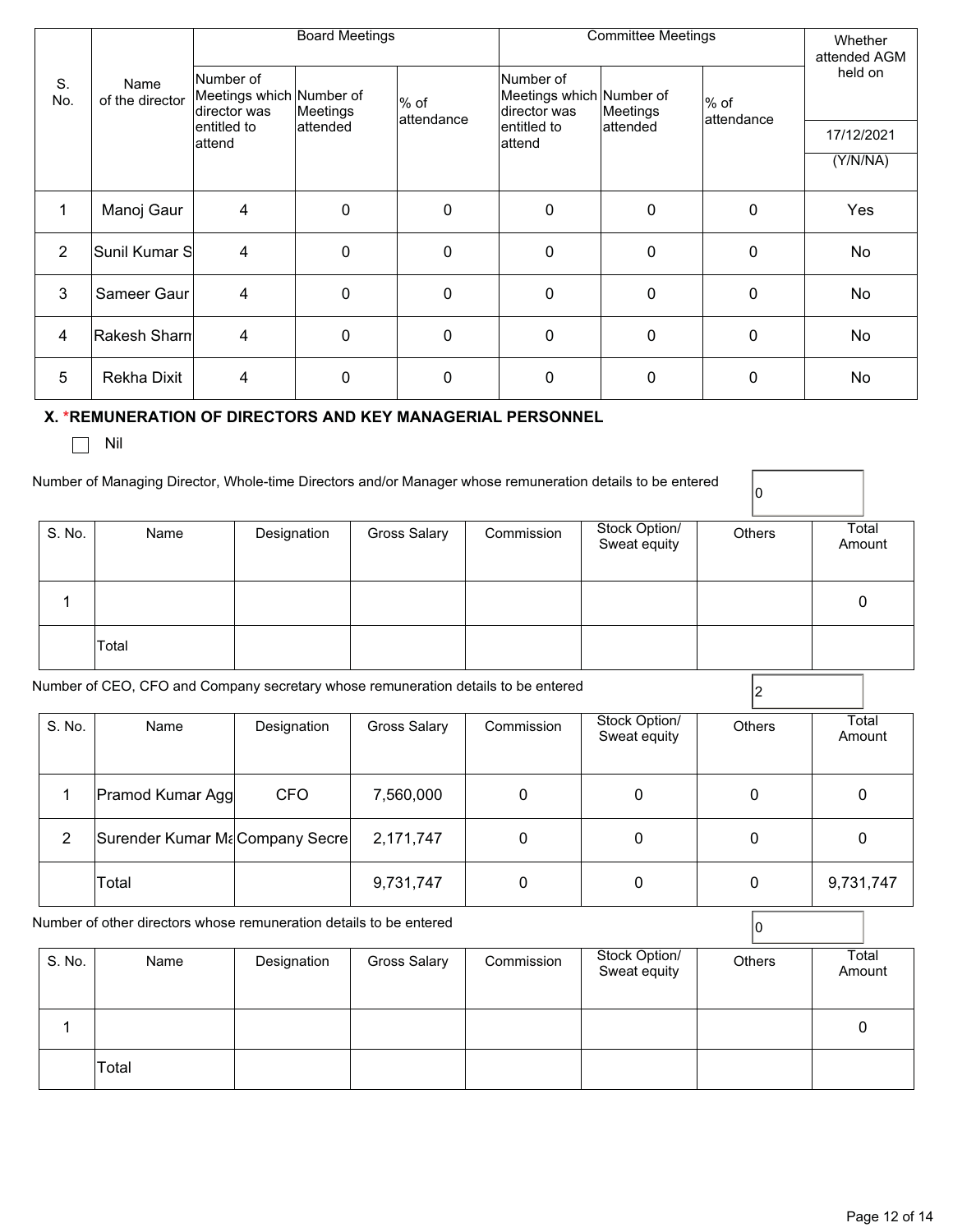#### **XI. MATTERS RELATED TO CERTIFICATION OF COMPLIANCES AND DISCLOSURES**

**\*** A. Whether the company has made compliances and disclosures in respect of applicable ◯ Yes ● No provisions of the Companies Act, 2013 during the year

B. If No, give reasons/observations

The office of Chief Financial Officer become vacant, as Shri Pramod Kumar Aggarwal, CFO resigned wef closing hours of 31 July 2020. The Company is under CIRP and the Resolution Plan of the Suraksha Reality Limited as approved by Committee of Creditors is pending adjudication with Hon'ble NCLT,

#### **XII. PENALTY AND PUNISHMENT - DETAILS THEREOF**

### (A) DETAILS OF PENALTIES / PUNISHMENT IMPOSED ON COMPANY/DIRECTORS /OFFICERS  $\boxtimes$  Nil

Name of the company/ directors/ officers Name of the court/ concerned **Authority** Date of Order Name of the Act and section under which penalised / punished Details of penalty/ punishment Details of appeal (if any) including present status

(B) DETAILS OF COMPOUNDING OF OFFENCES  $\boxtimes$  Nil

| Name of the<br>company/ directors/<br><b>lofficers</b> | Name of the court/<br>Iconcerned<br><b>Authority</b> | Date of Order | Name of the Act and<br>section under which<br>loffence committed | Particulars of<br>loffence | Amount of compounding (in<br>Rupees) |
|--------------------------------------------------------|------------------------------------------------------|---------------|------------------------------------------------------------------|----------------------------|--------------------------------------|
|                                                        |                                                      |               |                                                                  |                            |                                      |

**XIII. Whether complete list of shareholders, debenture holders has been enclosed as an attachment** 

 $\bigcap$  Yes  $\bigcirc$  No

(In case of 'No', submit the details separately through the method specified in instruction kit)

## **XIV. COMPLIANCE OF SUB-SECTION (2) OF SECTION 92, IN CASE OF LISTED COMPANIES**

In case of a listed company or a company having paid up share capital of Ten Crore rupees or more or turnover of Fifty Crore rupees or more, details of company secretary in whole time practice certifying the annual return in Form MGT-8.

| Name                           | Ms. Neha Jain                          |
|--------------------------------|----------------------------------------|
| Whether associate or fellow    | Associate $\bigcirc$ Fellow<br>$\odot$ |
| Certificate of practice number | 14344                                  |

#### **I/We certify that:**

(a) The return states the facts, as they stood on the date of the closure of the financial year aforesaid correctly and adequately.

(b) Unless otherwise expressly stated to the contrary elsewhere in this Return, the Company has complied with all the provisions of the Act during the financial year.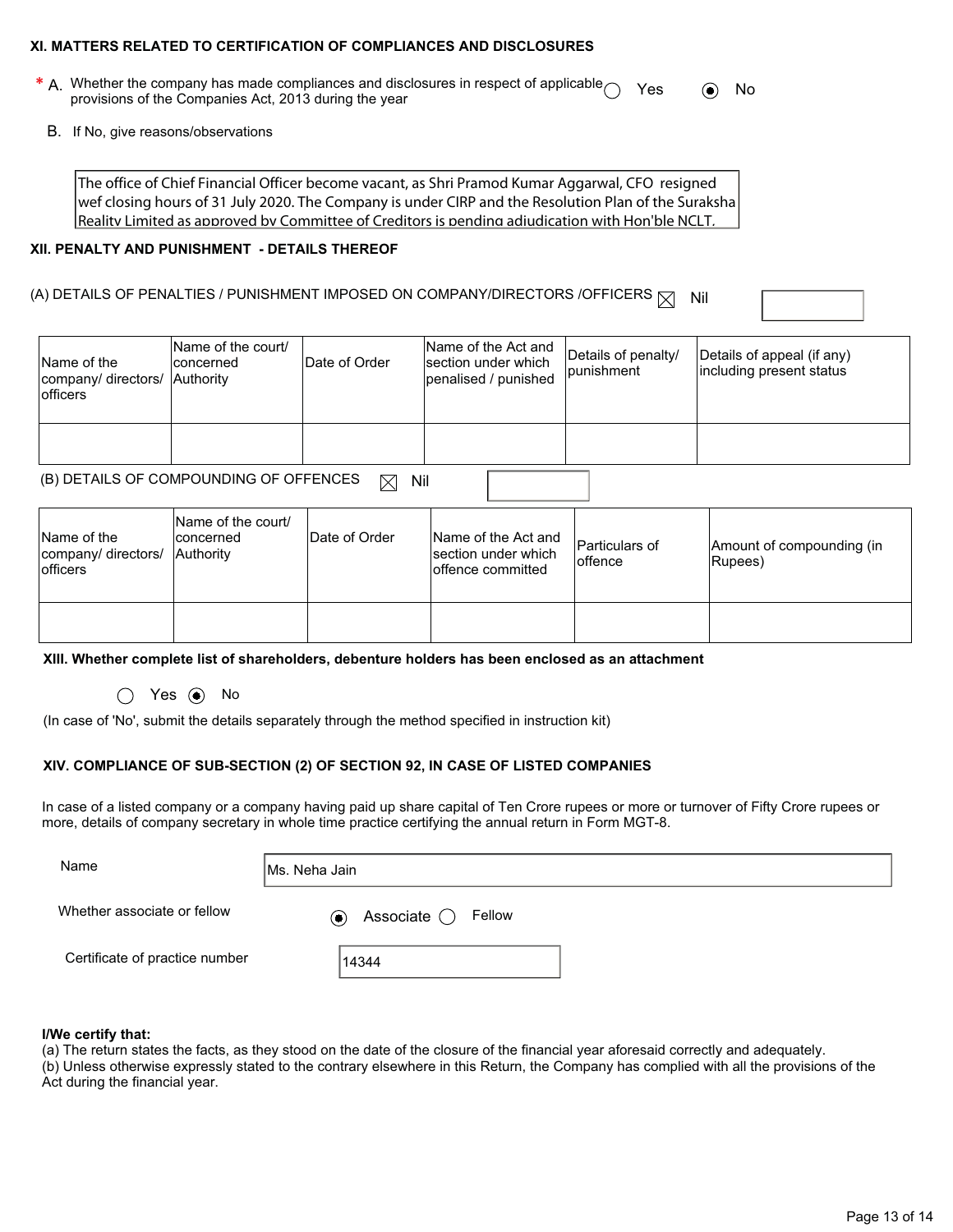#### **Declaration**

1 am Authorised by the Board of Directors of the company vide resolution no. ..  $\sqrt{3}$  dated  $\sqrt{01/06/2019}$ 

dated

(DD/MM/YYYY) to sign this form and declare that all the requirements of the Companies Act, 2013 and the rules made thereunder in respect of the subject matter of this form and matters incidental thereto have been compiled with. I further declare that:

1. Whatever is stated in this form and in the attachments thereto is true, correct and complete and no information material to the subject matter of this form has been suppressed or concealed and is as per the original records maintained by the company.

2. All the required attachments have been completely and legibly attached to this form.

#### **Note: Attention is also drawn to the provisions of Section 447, section 448 and 449 of the Companies Act, 2013 which provide for punishment for fraud, punishment for false statement and punishment for false evidence respectively.**

#### **To be digitally signed by**

| <b>Director</b>                          |                                             |                                |               |                                         |
|------------------------------------------|---------------------------------------------|--------------------------------|---------------|-----------------------------------------|
| DIN of the director                      | 00008480                                    |                                |               |                                         |
| To be digitally signed by                | <b>SURENDE</b><br>R KUMAR<br>MATA           |                                |               |                                         |
| Company Secretary                        |                                             |                                |               |                                         |
| ◯ Company secretary in practice          |                                             |                                |               |                                         |
| Membership number<br>7762                |                                             | Certificate of practice number |               |                                         |
|                                          |                                             |                                |               |                                         |
| <b>Attachments</b>                       |                                             |                                |               | <b>List of attachments</b>              |
|                                          | 1. List of share holders, debenture holders |                                | <b>Attach</b> | Approval letter of extension of AGM.pdf |
| 2. Approval letter for extension of AGM; |                                             |                                | <b>Attach</b> | Copy of form 8.pdf<br>Clarification.pdf |
| 3. Copy of MGT-8;                        |                                             |                                | <b>Attach</b> |                                         |
| 4. Optional Attachement(s), if any       |                                             |                                | <b>Attach</b> |                                         |
|                                          |                                             |                                |               | <b>Remove attachment</b>                |
| Modify                                   | <b>Check Form</b>                           |                                | Prescrutiny   | Submit                                  |
|                                          |                                             |                                |               |                                         |

**This eForm has been taken on file maintained by the Registrar of Companies through electronic mode and on the basis of statement of correctness given by the company**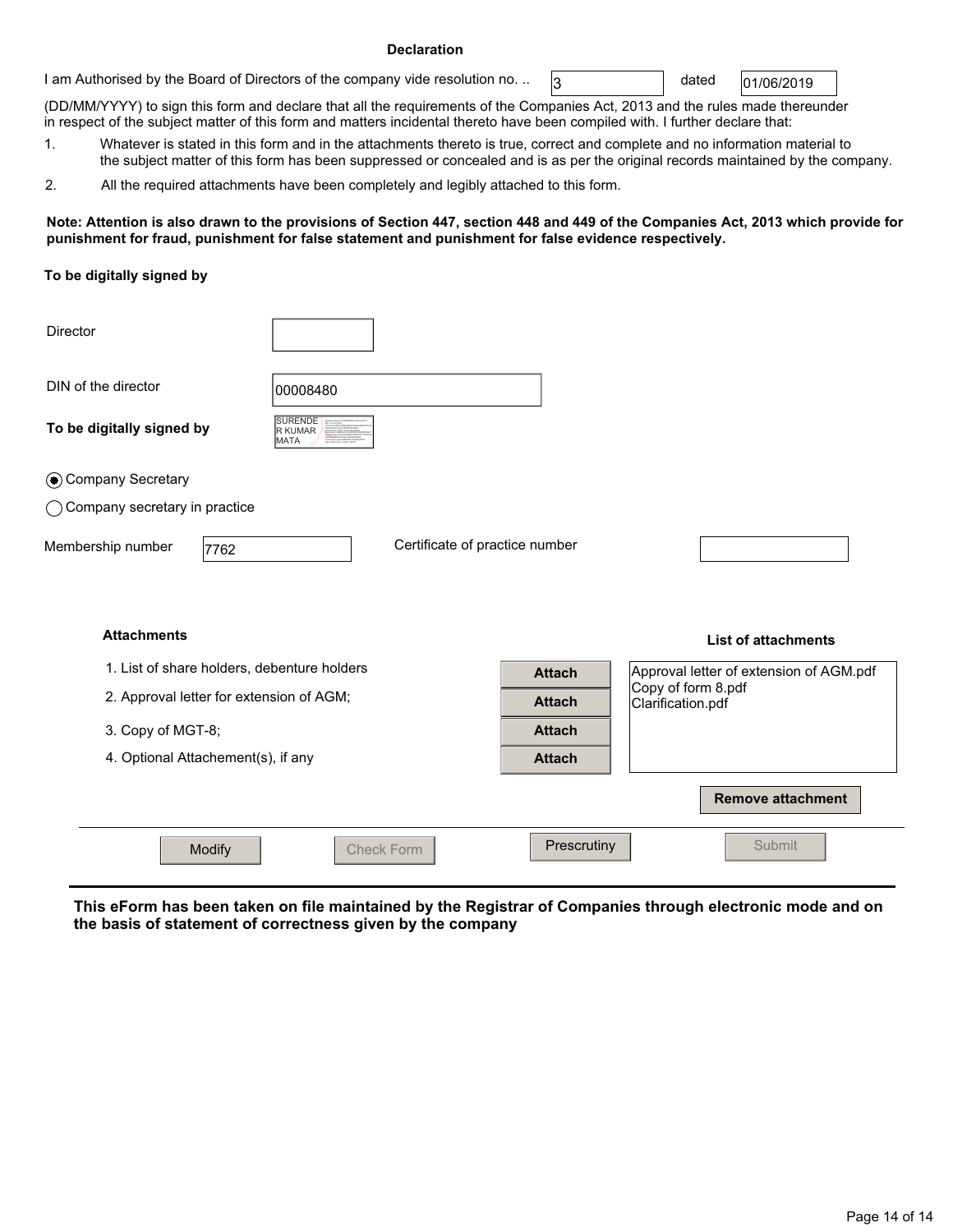

# **GOVERNMENT OF INDIA**

## **MINISTRY OF CORPORATE AFFAIRS**

Office of the Registrar of Companies Westcott Building, The Mall,, Kanpur, Uttar Pradesh, India, 208001

## IN THE MATTER OF M/S JAYPEE INFRATECH LIMITED CIN L45203UP2007PLC033119

## AND

## IN THE MATTER OF EXTENSION UNDER SECTION 96(1) OF THE COMPANIES ACT, 2013

The Company has closed its accounting year on 31-03-2021 and the Annual general meeting of the company is due to be held on 30-09-2021 as per requirements of section 96 of the Companies Act, 2013. The company has made an application vide SRN T37410180 on 25-08-2021 requesting for an extension of time for the purpose of holding AGM on the following grounds

Under CIRP

Keeping in view, the aforesaid circumstances due to which company cannot hold its Annual General Meeting on time, extension 3 months 0 days is considered.

## ORDER

Under the power vested in the undersigned by virtue of section 96(1) read with second proviso attached thereto extension of 3 months 0 days is hereby granted. However, the company is hereby advised to be careful in future in compliance of the provisions of the Companies Act, 2013.



DATED : 16-09-2021

Yours faithfully,

SEEMA RATH

Registrar of Companies

RoC - Kanpur

Mailing Address as per record available in Registrar of Companies office**:**

JAYPEE INFRATECH LIMITED Sector-128, Noida, Uttar Pradesh, India, 201304



**Note:** This letter is to be generated only when the application is approved by RoC office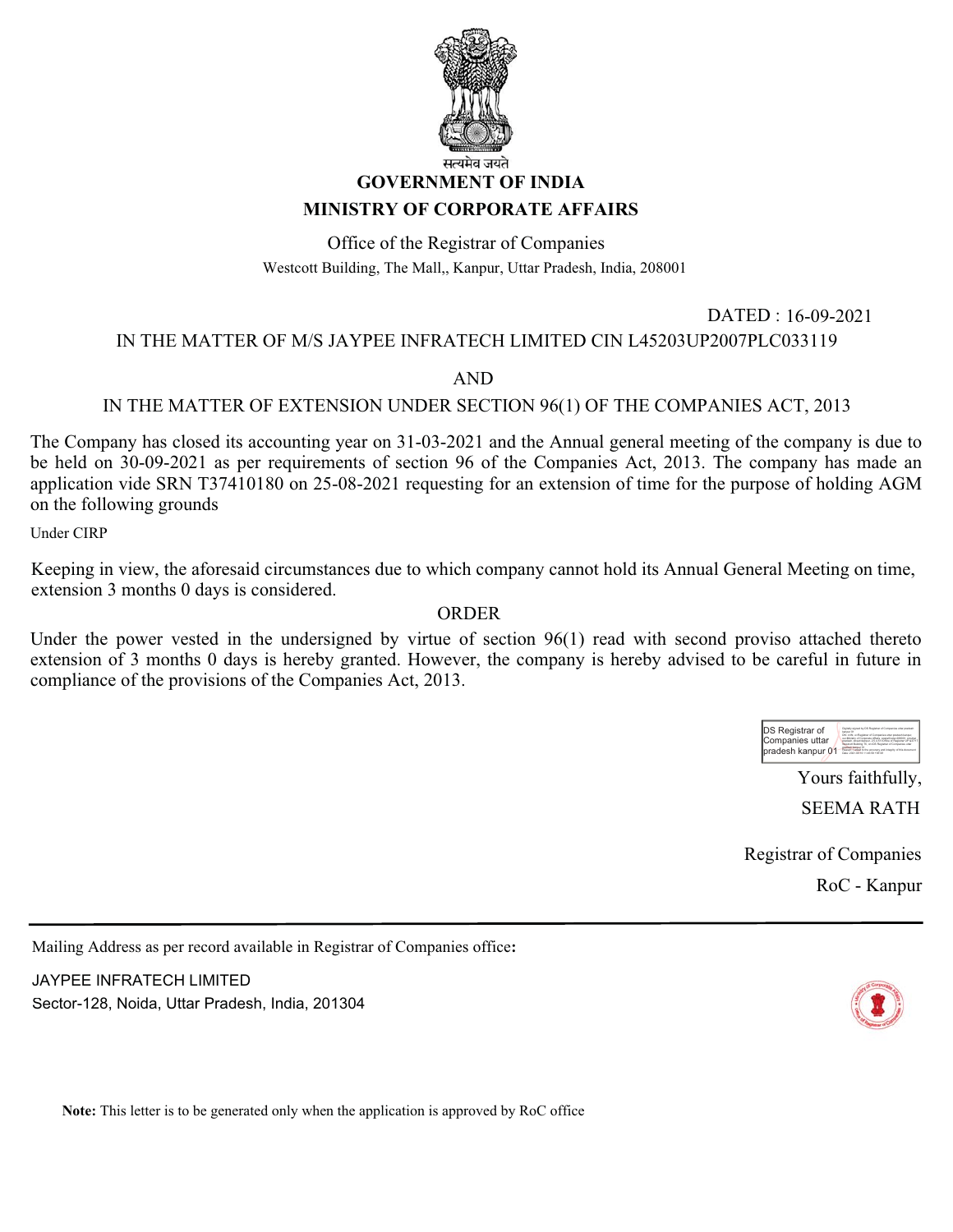### **Point wise clarification/additional information on various items in Form MGT-7**

### **Corporate Insolvency Resolution Process**

Jaypee Infratech Limited ("Company" or "JIL") is undergoing Corporate Insolvency Resolution Process ("CIRP") in terms of the provisions of the Insolvency & Bankruptcy Code, 2016 ("IBC") vide order dated 09.08.2017 and 14.08.2018 passed by the Hon'ble National Company Law Tribunal ("NCLT") Allahabad read with order dated 09.08.2018 passed by the Hon'ble Supreme Court of India in Writ Petition (Civil) No. 744/2017 and order dated 06.11.2019 passed by the Hon'ble Supreme Court of India in the matter of Jaiprakash Associates Ltd. & Anr. Vs. IDBI Bank Ltd. & Anr. (Civil Appeal bearing Diary No 27229 of 2019 and Civil Appeal No 6486 of 2019).

Hon'ble Supreme vide its order dated 06-11-2019 directed the IRP to complete the CIRP within a period of 90 days from the date of the said order. As per directions of the order, IRP invited the Resolution Plans from two Resolution Applicants. The Committee of Creditors approved the resolution plan submitted by NBCC (India) Limited and IRP filed the same with Hon'ble NCLT for its approval. The Hon'ble NCLT, Principal Bench, New Delhi approved the Resolution plan of the NBCC (India) Limited with certain modification on 03.03.2020. The, successful Resolution Applicant, NBCC (India) Limited filed an appeal with NCLAT on 20.03.2020 against the aforesaid order. The Hon'ble NCLAT vide its interim order dated 22.04.2020 directed that an Interim Monitoring Committee may be formed and the Resolution Plan may be implemented. The successful Resolution Applicant NBCC (India) Limited, three financial Creditors and Interim Resolution Professional formed an Interim Monitoring Committee (IMC). The successful Resolution applicant did not implement the Resolution Plan.

Hon'ble Supreme Court in the Civil Appeal Diary No(s). 14741/2020 between Jaypee Kensington Boulevard Apartments Welfare Association & Ors. Vs NBCC (India) Ltd & Ors. vide its order dated 06.08.2020 transferred all the pending appeals/cases with NCLAT to itself i.e. to Supreme Court to avoid further delay in execution of scheme. Further, it stayed the order dated 22.04.2020 and in the meanwhile Hon'ble Supreme Court ordered the Interim Resolution Professional (IRP) to manage the affairs of the company. The arguments in the matter before Hon'ble Supreme Court concluded on 8th October, 2020 and Hon'ble Supreme Court of India vide its order dated 24th March, 2021 directed to complete CIRP within 45 days from the date of the order while inviting resolution plan from Suraksha and NBCC only. The IRP, with the consent of Committee of Creditors (CoC), filed application(s) with Hon'ble Supreme Court for grant of further time beyond 45 days. The Hon'ble Court in the Miscellaneous Application No. 769/2021 in C.A. No. 3395/2020 read with M.A. Nos. 770/2021 and 850/2021 vide order dated 27.07.2021 has allowed the same.

Pursuant to the directions of Hon'ble Supreme Court, the Interim Resolution Professional invited fresh/modified Resolution Plan from NBCC and Suraksha Realty. The Resolution Applicants submitted their final resolution plans, which were put to vote by the CoC. The CoC approved the final resolution plan submitted by Suraksha Realty, which has been filed with the Adjudicating Authority and is pending adjudication.

Cont..2..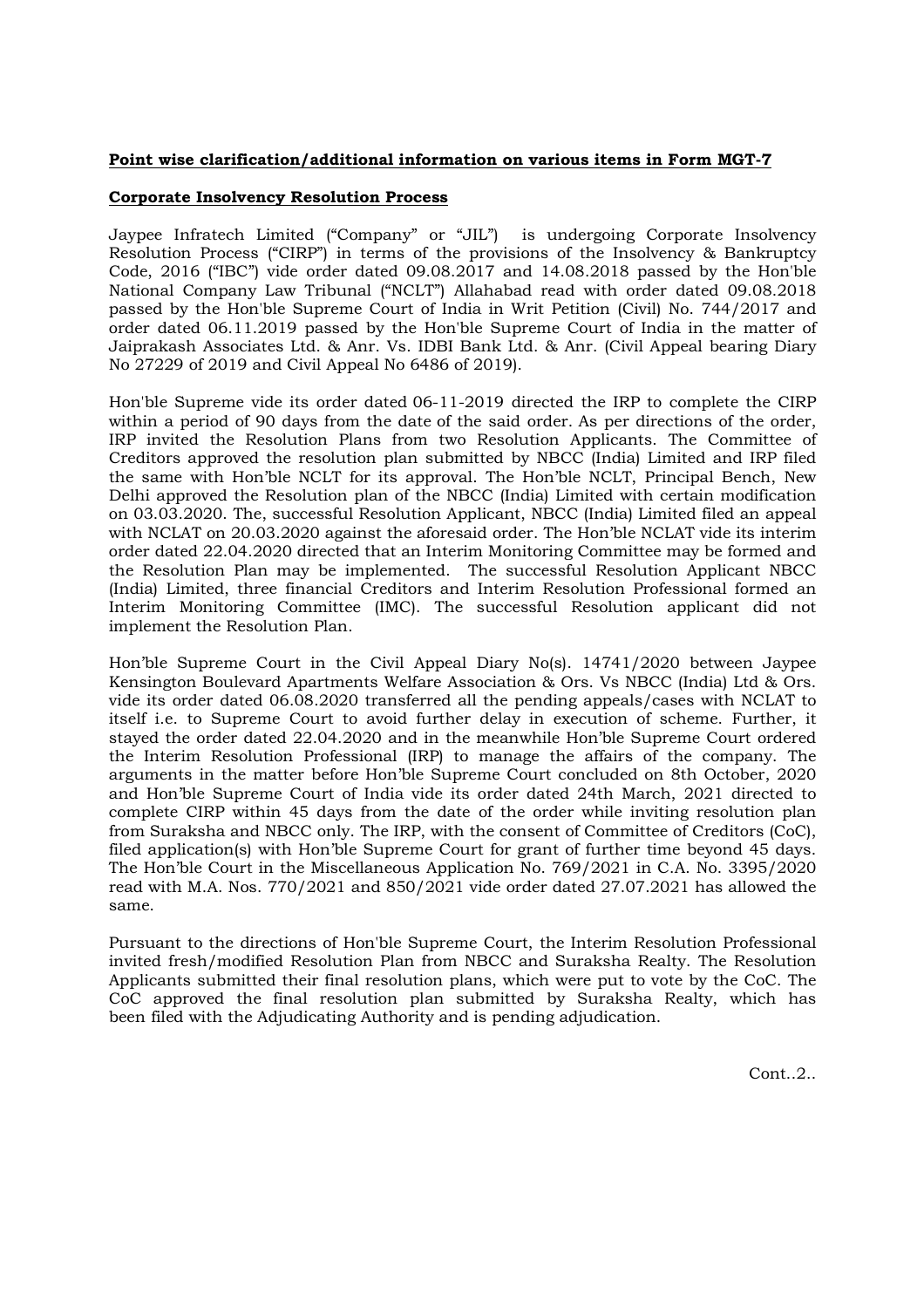### **1. Point No. VIII (B) (i) and Point No. VIII (B)(ii)**.

DETAILS OF DIRECTORS AND KEY MANAGERIAL PERSONNEL AS ON THE CLOSURE OF FINANCIAL YEAR

The following Independent Directors of the Company had submitted their resignations on the dates indicated against their names, as mentioned below: —

| 1.     | Brij Bihari Tandon | 17/08/2018 |
|--------|--------------------|------------|
| 2.     | Shanti Sarup Gupta | 17/08/2018 |
| 3.     | S. Balasubramanian | 24/08/2018 |
| 4.     | Keshav Prasad Rau  | 09/09/2018 |
| 5.     | B.K. Goswami       | 10/09/2018 |
| 6.     | Lalit Bhasin       | 12/09/2018 |
| $\tau$ | Sham Lal Mohan     | 17/09/2018 |

All these Directors have also individually filed Form DIR-11 with the MCA in respect of the resignation submitted.

Pursuant to Section 28(1) (j) of Insolvency Code, the IRP placed these resignations before the Committee of Creditors of the Company for its acceptance. However, the resolution was considered to be rejected since the requisite majority of the members did not vote on the item. In view of the matter rejected by the Committee of Creditors, the Company has not been able to file Form DIR-12 with the MCA. The Interim Resolution Professional and Committee of Creditors were of the opinion that these Directors continue to remain on the Board of Directors of the Company.

Since, the MCA portal is not accepting their names as Directors as on the close of the financial year in view of DIR-11 filed by the Directors, their names have been removed under **Point N o. VIII (B) (i)**

PARTICULARS OF CHANGE IN DIRECTORS AND KEY MANAGERIAL PERSONNEL DURING THE YEAR

In view of the above mentioned facts, we are not showing resignations of these Directors as changes during the year under **Point No. VIII (B)(ii)** - Particulars of change in Directors and Key Managerial Personnel during the year.

Cont..3..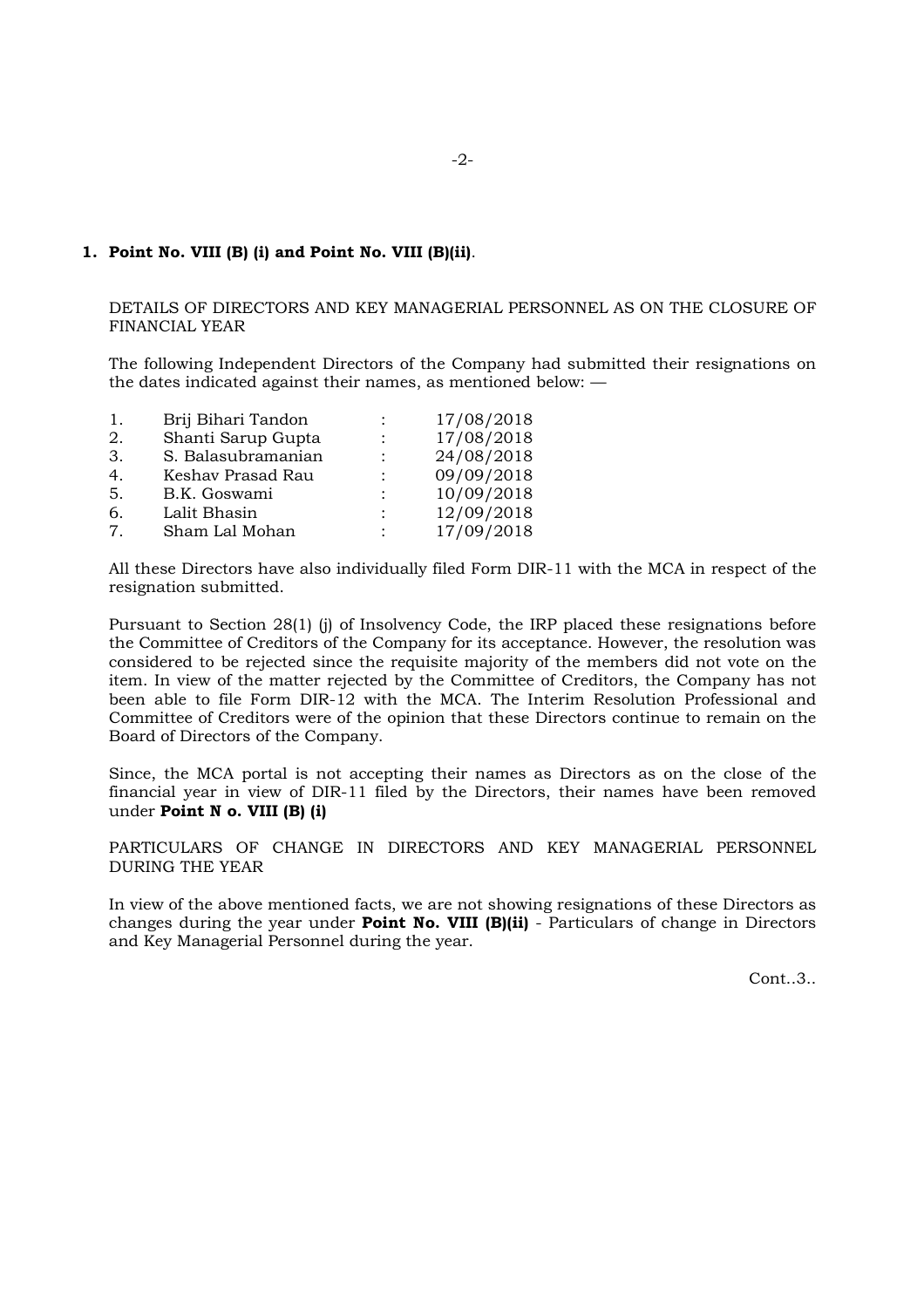### **2. Point No. IX**

#### **MEETINGS OF MEMBERS/CLASS OF MEMBERS/BOARD/ COMMITTEES OF THE BOARD OF DIRECTORS**

In view of the facts stated above, by virtue of and with effect from the date of Order of Hon'ble NCLT, i.e. 9th August, 2017 the Board and the powers of Directors stood suspended and pursuant to the provisions of Section 17 of Insolvency Code, are being exercised by the Interim Resolution Professional who was appointed by Hon'ble NCLT vide the aforesaid Order to carry the functions as mandated under the Insolvency Code. Further, Hon'ble Supreme Court of India also, vide order dated 11<sup>th</sup> September, 2017, directed the Interim Resolution Professional to forthwith takeover the management of the Company. Consequently, the provisions with respect to holding minimum number of meetings of the Board or its committees such as the Audit Committee or Nomination and Remuneration Committee, the maximum gap between two meetings and the requirements of regular attendance of the directors in the meetings are deemed to have been complied with keeping in view the fact that the functions of the Board are being exercised by IRP/RP in compliance with the directions contained in the Orders of Hon'ble NCLT and Hon'ble Supreme Court of India as well as in view of the provisions of the Insolvency Code.

Since the Company remained under CIRP, no Board/Committee Meetings were held during the year 2020-21. However, in Point No. IX (B) the dates of approval of Annual Financial Statements and Quarterly Unaudited financial results (UFR) of the Company as per the requirement of the Companies Act, 2013 and SEBI (LODR) Regulations, 2015 have been taken as the date of Board meetings for the purpose of filing of Form MGT-7 as given below:

| S.No. Dates<br>Purpose                                                    |  |
|---------------------------------------------------------------------------|--|
| 30-07-2020 Approval of Financial Statements for FY ended 31-03-2020<br>1. |  |
| 14-09-2020 Approval of UFR for quarter ended 30-06-2020<br>2.             |  |
| 11-11-2020 Approval of UFR for quarter ended 30-09-2020<br>3.             |  |
| 11-02-2021 Approval of UFR for quarter ended $31-12-2020$<br>4.           |  |

#### **Point No. IX (B). BOARD MEETINGS**

#### **Number of directors attended**

As no board meeting was held during the financial year, so the director of the company did not attend any meeting. But the form is not allowing to fill zero in the number of directors attended, we have filled it as one, otherwise number of directors attended is zero.

Cont..4..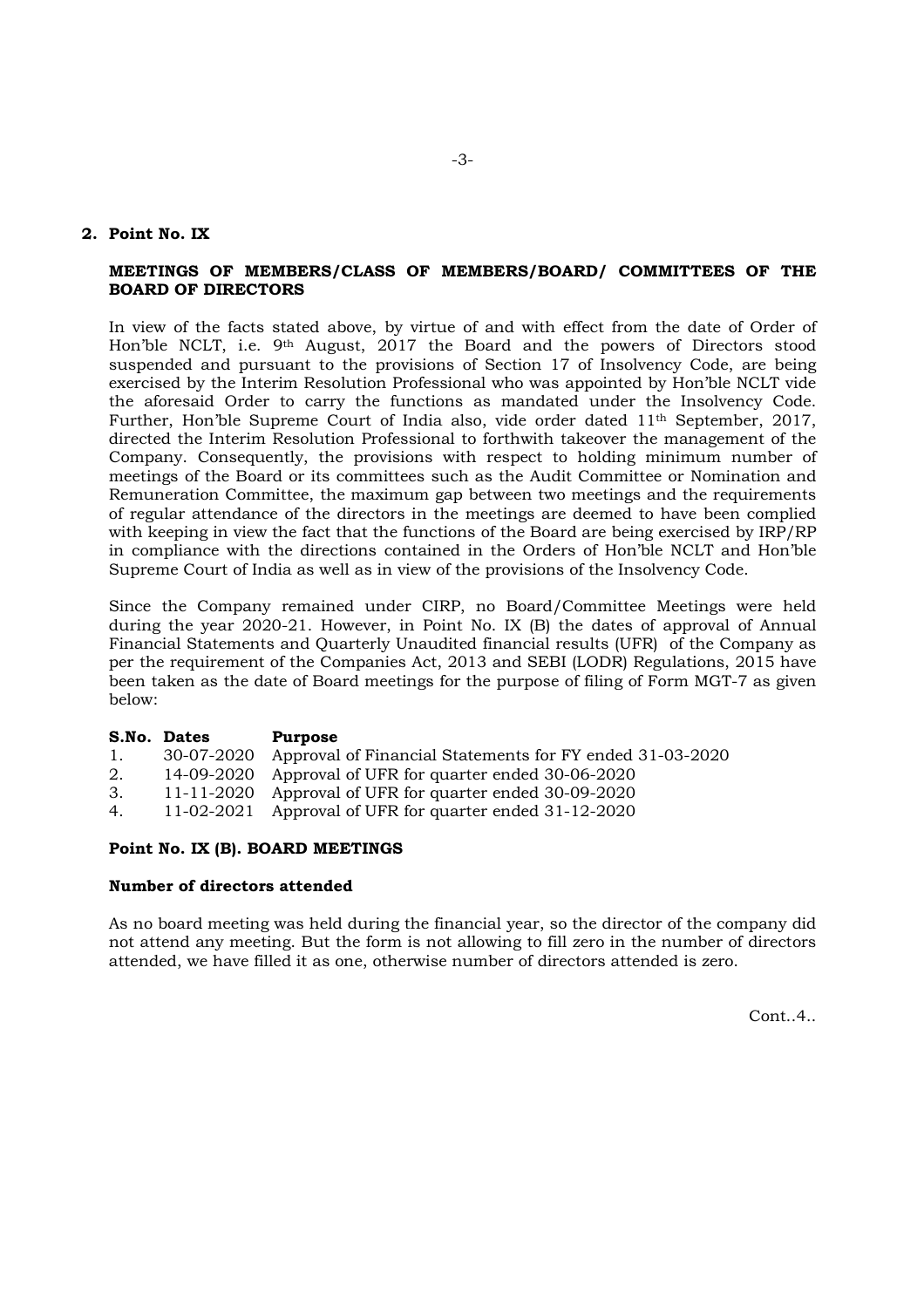### **3. Point No. XI**.

#### **MATTERS RELATED TO CERTIFICATION OF COMPLIANCES AND DISCLOSURES**

As stated above the Hon'ble NCLT, Principal Bench, New Delhi had approved the Resolution plan of the NBCC (India) Limited with certain modifications on 03.03.2020. The, successful Resolution Applicant, NBCC (India) Limited filed an appeal with NCLAT on 20.03.2020 against the aforesaid order. The Hon'ble NCLAT vide its interim order dated 22.04.2020 directed that an Interim Monitoring Committee may be formed and the Resolution Plan may be implemented. The successful Resolution Applicant NBCC (India) Limited, three financial Creditors and Interim Resolution Professional formed an Interim Monitoring Committee (IMC). The successful Resolution applicant did not implement the Resolution Plan.

In view of Resolution Plan of NBCC (India) Limited having been approved, Shri Pramod Kumar Aggarwal, Chief Financial Officer (CFO) offered to tender his resignation but was requested to continue in the office. His resignation was accepted by the Interim Monitoring Committee with effect from closing hours of 31st July, 2020.

As per the provisions of Section 203 of Companies Act, 2013 read with rule 8 of Companies (Appointment and Remuneration of Managerial Personnel) Rules 2014, the Company is required to appoint whole time Chief Financial Officer and in case the office of whole time Chief Financial Officer become vacate, the company shall fill it within 6 months from the date the office of whole time Chief Financial Officer become vacant. Shri Pramod Kumar Aggarwal resigned on 31 July 2020 and a new CFO is yet to be appointed.

Pursuant to the directions of Hon'ble Supreme Court, the Interim Resolution Professional invited fresh/modified Resolution Plan from NBCC and Suraksha Realty. The Resolution Applicants submitted their final resolution plans, which were put to vote by the CoC. The CoC approved the final resolution plan submitted by Suraksha Realty, which has been filed with the Adjudicating Authority and is pending adjudication.

Once the resolution plan is approved by adjudicating authority the Resolution Applicant i.e. Suraksha Reality Limited may appoint new whole time Chief Financial Officer.

Section 238 of the Insolvency Code states that the provisions of the Code shall have effect, notwithstanding anything inconsistent therewith contained in any other law for the time being in force or any instrument having effect by virtue of any such law. Consequently, in respect of such provisions of the Companies Act, 2013 which are directly or indirectly in conflict with the provisions of Insolvency Code, all efforts have been made to make the compliance with the provisions of the Companies Act.

Cont..5..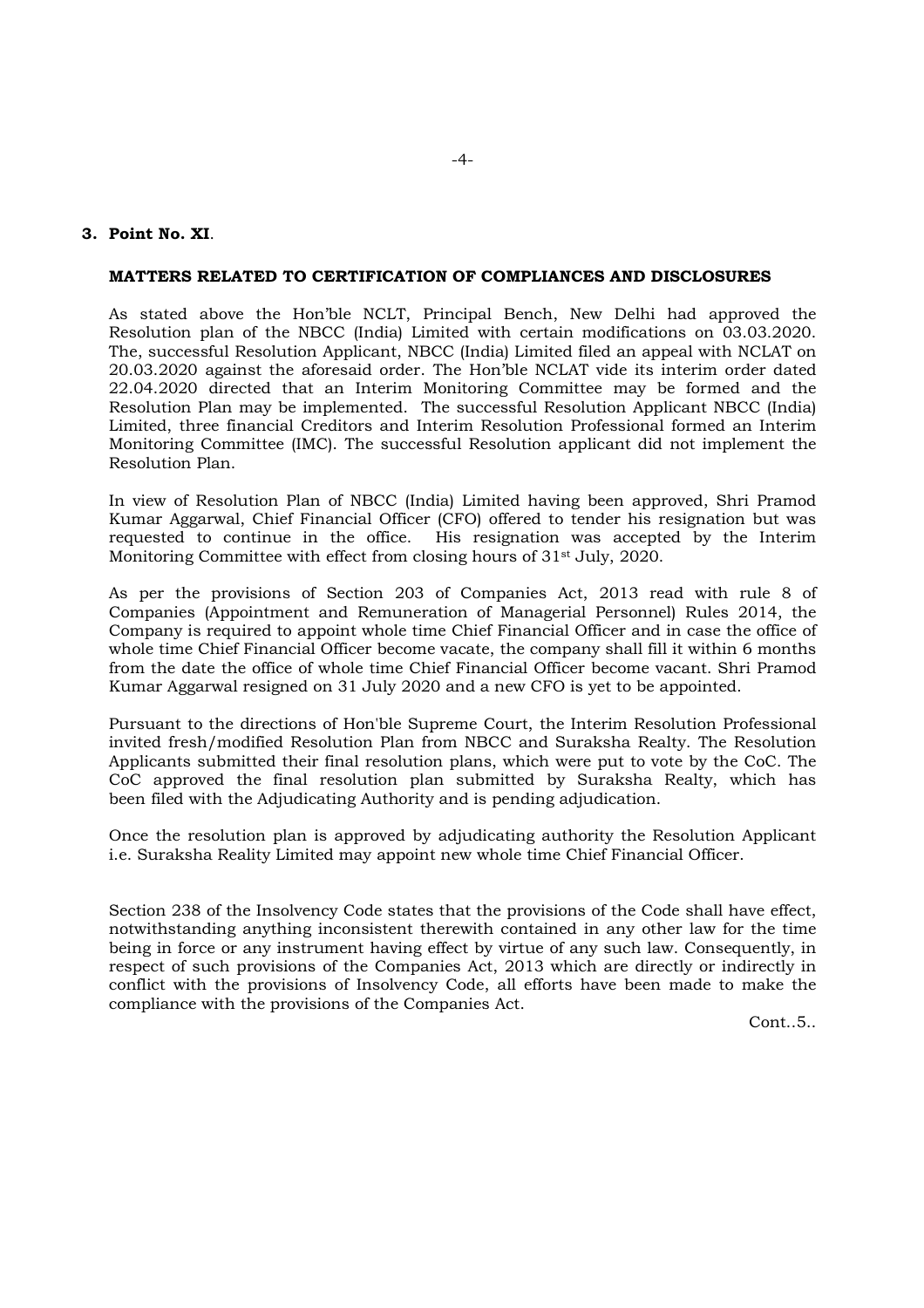## **4. DIGITAL SIGNATURES**

In view of the General Circular No. O8/2O2O F.No. 01/02/2019- CL-V Dated 06.O3.2O2O issued by the Ministry of Corporate Affairs regarding - Filing of forms in the Registry (MCA-21) by the Insolvency Professional (Interim Resolution Professional (IRP) or Resolution Professional (RP) or Liquidator appointed under Insolvency Bankruptcy Code, 2016 (IBC, 2016), the Annual Return (e-form No.MGT-7) under the provisions of the Companies Act, 2013, is being filed as attachments with e-form GNL-2 (which is digitally signed by the IRP)

Further, the Form No. MGT-7 is signed only by the Company Secretary in view of powers of the Board of Directors having been suspended and no director being involved with the operation and management of the affairs of the Company.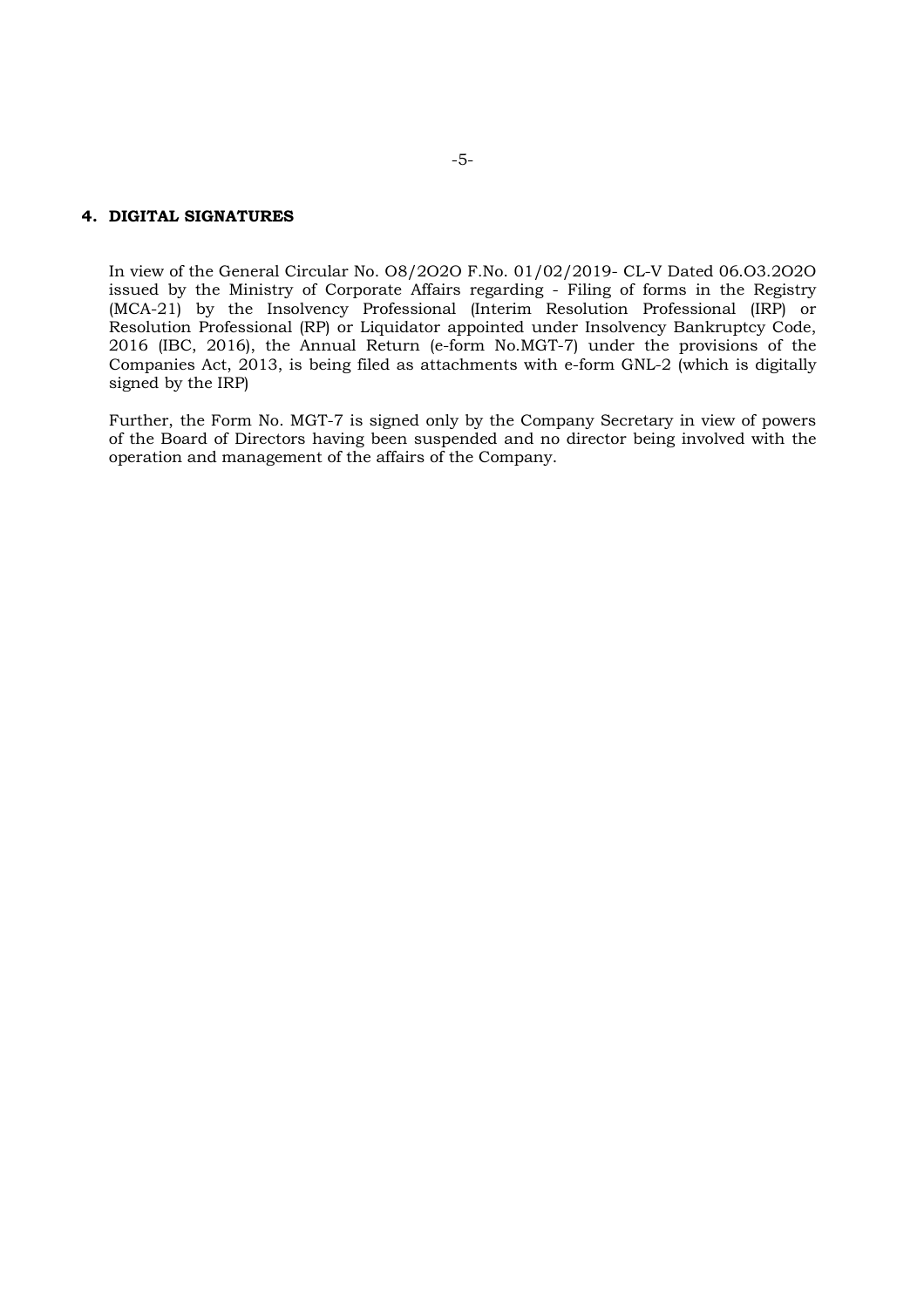Address : 4/255, ChiranjivVihar, Ghaziabad-201002 Ph no-+919971665809 E.mail id – nehajainpcs@gmail.com

## Form No. MGT-8

[Pursuant to section 92(2) of the Companies Act, 2013 and rule 11(2) of Companies (Management and Administration) Rules, 2014]

## CERTIFICATE BY A COMPANY SECRETARY IN PRACTICE

I have examined the registers, records and minute books, forms, returns and papers of Jaypee Infratech Limited having CIN L45203UP2007PLC033119 ( hereinafter called 'the Company') as required to be maintained under the Companies Act, 2013 (the Act) and the rules made thereunder for the financial year 1<sup>st</sup> April, 2020 to 31<sup>st</sup> March, 2021.

Jaypee Infratech Limited (JIL) is undergoing Corporate Insolvency Resolution Process ("CIRP") in the matter of IDBI Bank Limited v/s. Jaypee Infratech Limited [CP. No. 77/ALD/2017] vide orders dated 09.08.2017 and 14.08.2018 passed by Hon'ble Adjudicating Authority read with orders dated 09.08.2018, 06.11.2019 & 24.03.2021 passed by Hon'ble Supreme Court.

Pursuant to the initiation of CIRP, vide aforesaid order, the adjudicating authority appointed Mr. Anuj Jain, as Interim Resolution Professional (IRP) to carry the functions as mentioned under the Code.

Hon'ble Supreme Court of India vide its order dated 24th March, 2021 directed to renew the CIR process and to complete the same within 45 days from the date of the order while allowing IRP to invite fresh resolution plans from two previous bidders, Suraksha Realty Limited and NBCC (India) Ltd only. The IRP, with the consent of Committee of Creditors (CoC), filed application(s) with Hon'ble Supreme Court for grant of further time beyond 45 days. The Hon'ble Court in the Miscellaneous Application No. 769/2021 in C.A. No. 3395/2020 read with M.A. Nos. 770/2021 and 850/2021 vide order dated 27.07.2021 has allowed the same.

The Interim Resolution Professional invited fresh/modified Resolution Plan from NBCC and Suraksha Realty Limited. After receipt of Resolution Plan and completion of requisite formalities, the IRP put to vote the Resolution Plans from 14th June, 2021 to 23rd June, 2021. The final Resolution Plan of Suraksha Realty Limited along with Lakshdeep Investments and Finance Private Limited ("Suraksha") was passed with 98.66% votes. The Interim Resolution Professional has filed the resolution plan of Suraksha as approved by Committee of Creditors with the Adjudicating Authority i.e. Hon'ble National Company Law Tribunal, Principal Bench, New Delhi on 07.07.2021 and the same is pending for adjudication.

In my opinion and to the best of my capability and according to the examinations carried out by me and based on the information, documents and records made available to me by the company, its officers and agents, I certify that:



Digitally signed by Neha Jain Date: 2022.01.24 13:34:59 +05'30'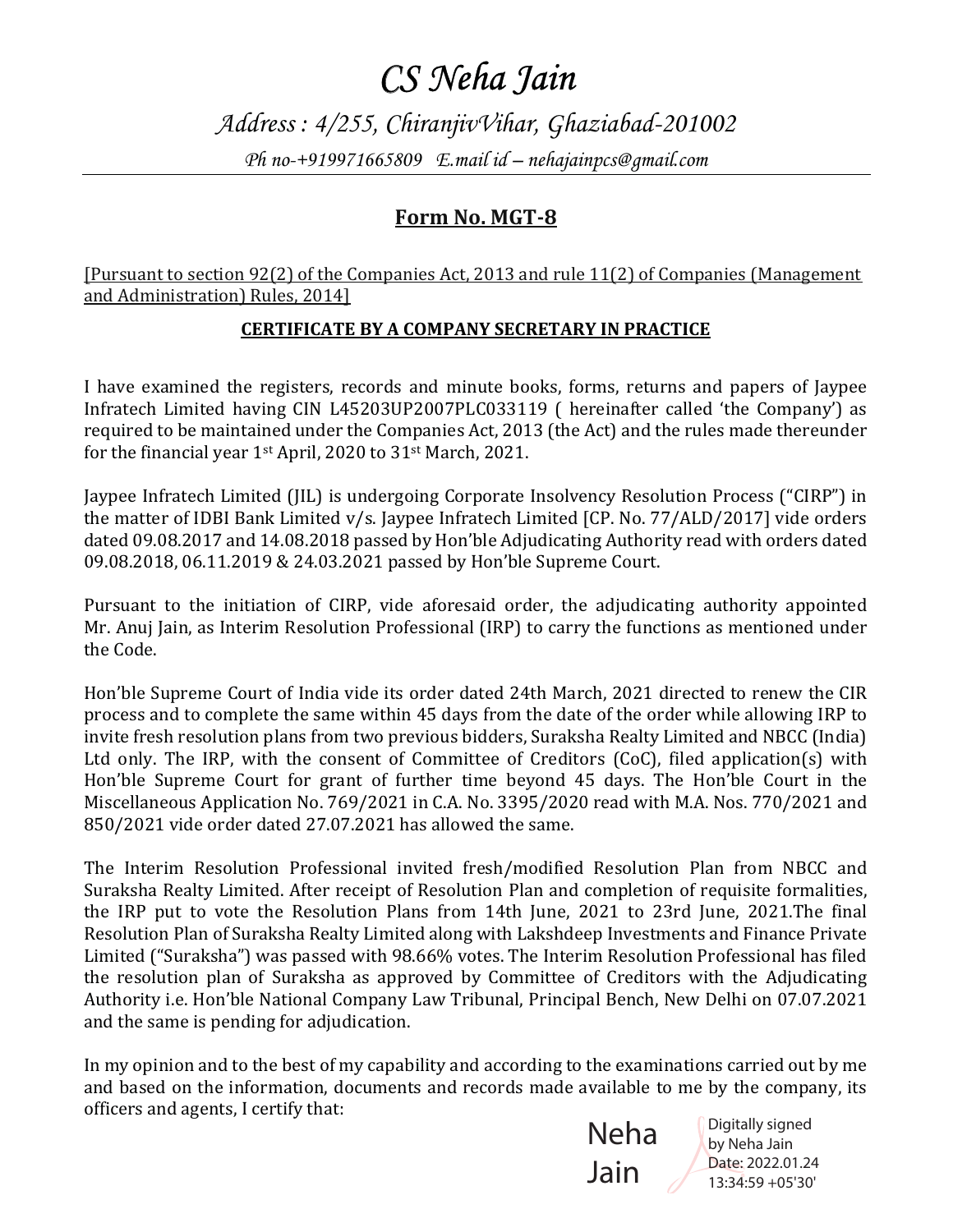Address : 4/255, ChiranjivVihar, Ghaziabad-201002 Ph no-+919971665809 E.mail id – nehajainpcs@gmail.com

- A. The Annual Return states the facts as at the close of the aforesaid financial year correctly and adequately.
- B. During the aforesaid financial year the Company has complied with provisions of the Act & Rules made there under in respect of:
	- 1. Its status under the Act;
	- 2. Maintenance of registers/records & making entries therein within the time prescribed there for;
	- 3. Filing of forms and returns as stated in the annual return, with the Registrar of Companies, Regional Director, Central Government, the Tribunal, Court or other authorities within/beyond the prescribed time;
	- 4. Since the Company remained under Corporate Insolvency Resolution Process the powers of the Board of Directors are suspended and the role and responsibilities of the Board of Directors and Committee of Directors are being fulfilled by the Interim Resolution Professional in accordance with Section 17 and 23 of the IBC. Consequently, no Board or Committee Meetings were held during the period under review.
	- 5. Closure of Register of Members / Security holders, as the case may be.
	- 6. Advances/loans to its directors and/or persons or firms or companies referred in section 185 of the Act: NA
	- 7. Contracts/arrangements with related parties as specified in section 188 of the Act;  $NA$
	- 8. Issue or allotment or transfer or transmission or buy back of securities/ redemption of preference shares or debentures/ alteration or reduction of share capital/ conversion of shares/ securities and issue of security certificates in all instances;
	- 9. Keeping in abeyance the rights to dividend, rights shares and bonus shares pending registration of transfer of shares in compliance with the provisions of the Act. NA
	- 10. Declaration/ payment of dividend; transfer of unpaid/ unclaimed dividend/other amounts as applicable to the Investor Education and Protection Fund in accordance with section 125 of the Act:

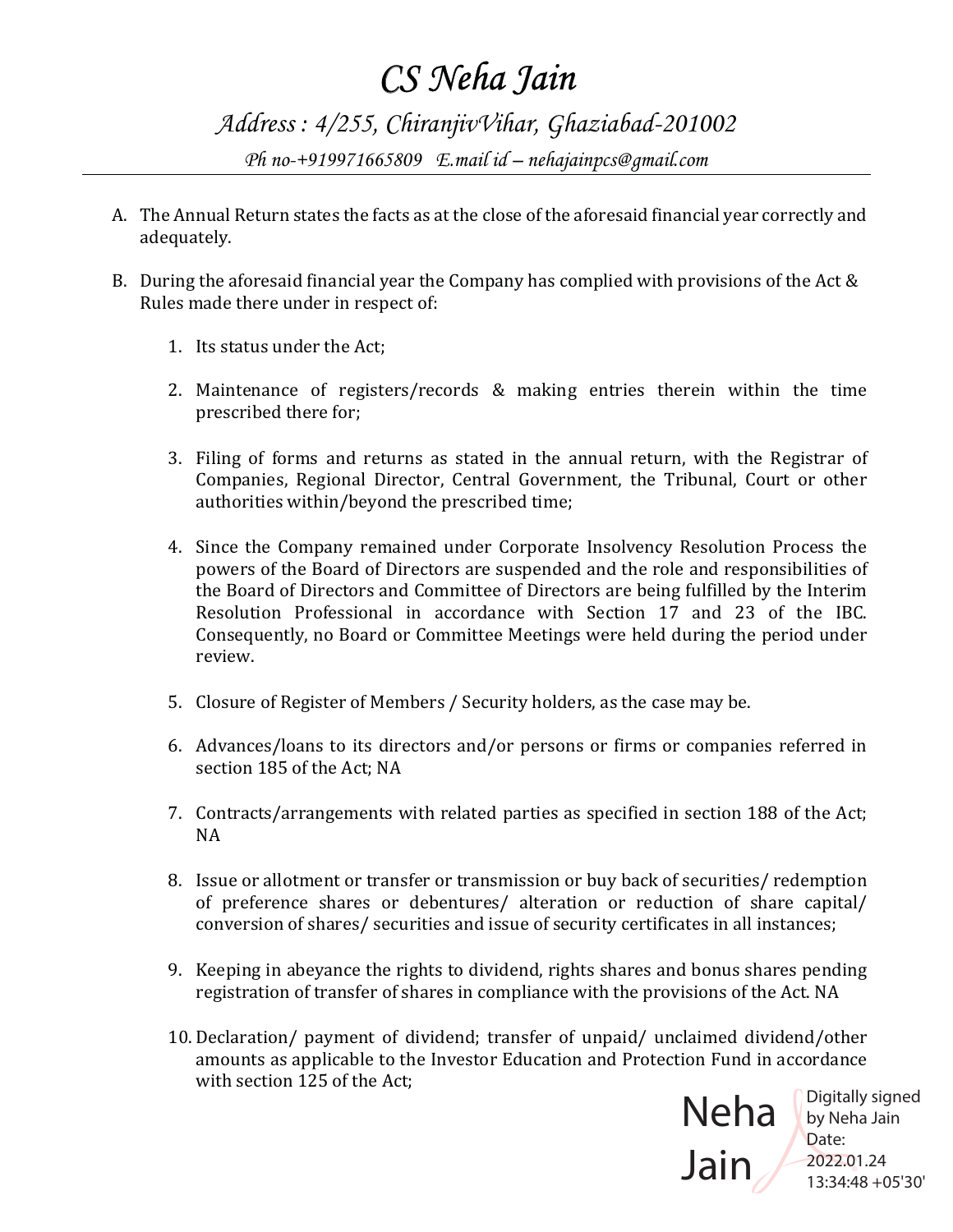Address : 4/255, ChiranjivVihar, Ghaziabad-201002 Ph no-+919971665809 E.mail id – nehajainpcs@gmail.com

11. Signing of audited financial statement as per the provisions of section 134 of the Act and report of directors is as per sub – sections  $(3)$ ,  $(4)$  and  $(5)$  thereof;

As the powers of the Board of Directors have been suspended, the financial statements have not been approved by the Board of Directors. However, the same has been reviewed and signed by IRP & signed by Company Secretary. The position of CFO had become vacant pursuant to resignation of former CFO since July 31, 2020.

12. Constitution/ appointment/ re-appointments/ retirement/ filling up casual vacancies/ disclosures of the Directors, Key Managerial Personnel and the remuneration paid to them;

The Independent Directors of the Company had submitted their resignations on the dates mentioned against their names during the Financial Year 2018-19 and have also filed Form Dir-11. The resignations were received by Interim Resolution Professional subject to approval thereof by Committee of Creditors. The same was placed for approval by the Committee of Creditors by the IRP, in terms of the provisions of Section 28(1)(j) of the Insolvency and Bankruptcy Code, 2016 (which puts restrictions on the actions of Resolution Professional, inter-alia, to make any change in the management of the Corporate Debtor or its subsidiary without prior approval of the Committee of Creditors. The resolution dated 17-10-2018 so put for acceptance of resignations as mentioned below was deemed to be rejected since the approval of 66% voting rights was not achieved.

| 1. Shri B. K. Goswami       |    | 10-9-2018 |
|-----------------------------|----|-----------|
| 2. Shri S. Balasubramanian: |    | 24-8-2018 |
| 3. Shri B. B. Tandon        | ÷  | 17-8-2018 |
| 4. Shri S. S. Gupta         | ÷  | 17-8-2018 |
| 5. Shri K. P. Rau           | ÷  | 09-9-2018 |
| 6. Shri S. L. Mohan         | ÷  | 17-9-2018 |
| 7. Shri Lalit Bhasin        | t. | 12-9-2018 |
|                             |    |           |

Besides Tenure of most of these Independent Directors have lapsed.

The position of CFO had become vacant pursuant to the resignation of the former CFO since July 31, 2020.

13. Appointment/ reappointment/ filling up casual vacancies of auditors as per the provisions of section 139 of the Act;



Digitally signed by Neha Jain Date: 2022.01.24 13:34:36 +05'30'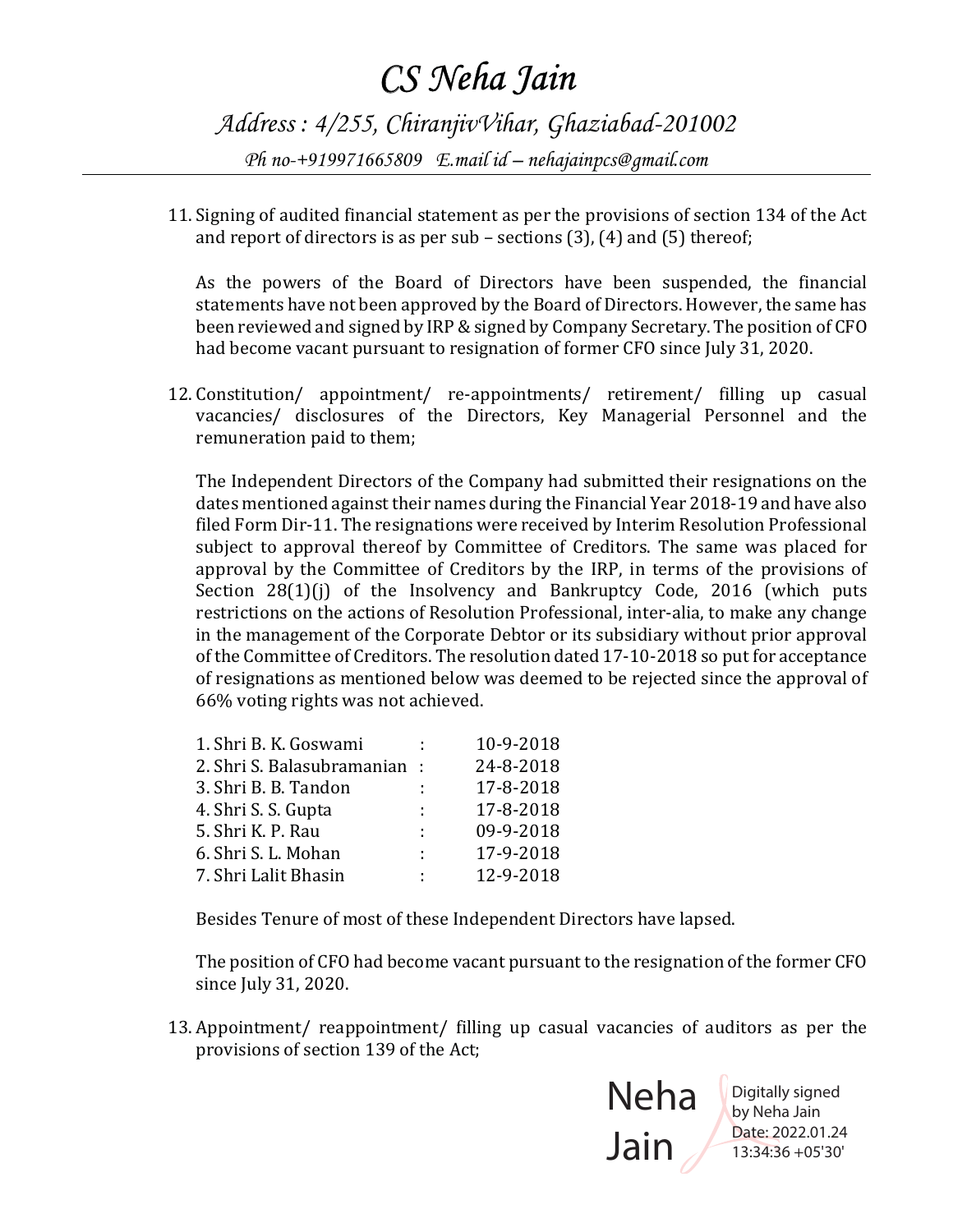Address : 4/255, ChiranjivVihar, Ghaziabad-201002 Ph no-+919971665809 E.mail id – nehajainpcs@gmail.com

M/s Dass Gupta & Associates, Chartered Accountants were appointed as Statutory Auditors of the Company for a term of five consecutive years to hold office from the conclusion of the 10th Annual General Meeting (AGM) held on 29th day of December  $2017$  till the conclusion of  $15$ th  $\mathop{\rm AGM}\nolimits$  to be held in the year  $2022$ , subject to ratification  $\blacksquare$ at every AGM. However, MCA vide notification dated 7th day of May, 2018 has done away with the requirement of ratification at every  $\rm{AGM.}$ 

14. Approvals required to be taken from the Central Government, Tribunal, Regional Director, Registrar, Court or such other authorities under the various provisions of the Act:

The Company had received a Show Cause Notice (SCN) from Security Exchange Board of India (SEBI) vide its letter No SEBI/EAD 3/VSS/CM/27602/2019 dated 18.10.2019 under Rule  $4(1)$  of SEBI (Procedure for Holding Inquiry and Imposing Penalties) Rule, 1995 in respect of violations mentioned in the said SCN with regard to Non Convertible Debt Securities.

The Company submitted replies and hearing took place on 18.08.2020. The order in the matter is yet to be issued.

- 15. Ministry of Corporate Affairs, Serious Fraud Investigation Office (SFIO) vide its letter F. No SFIO/INV/JIL and JAL/1280 & 1281/2020/JIL 19751 dated 19.05.2020 has initiated investigation against the Company into the affairs of Jaiprakash Associates Ltd and Jaypee Infratech Ltd under section  $212(1)(c)$  of the Companies Act, 2013. The Company has provided/is providing the information sought by the SFIO from time to time.
- 16. The Company filed an Application with Registrar of Companies for grant of 3 months extension for holding Annual General Meeting vide SRN T37410180 dated 25.08.2021 in view of the pressing circumstances, which was approved by the Registrar of Companies.
- 17. Acceptance/renewal/repayment of deposits;

On an application seeking extension of time for repayment of outstanding fixed deposits, the Hon'ble NCLT, Allahabad Bench had granted extension of time to repay the deposits and interest thereon vide its various Orders. However, vide order dated 26th September, 2018, Hon'ble NCLT has closed the application on the basis that in view of commencement of CIRP, the application is not necessary during moratorium period. Earlier, Hon'ble Supreme Court in its final order dated 9-8-2018 in the matter of Writ Petition (Civil) No. 744/2017 filed by some of the home-buyers, has formed



Digitally signed by Neha Jain Date: 2022.01.24 13:34:25 +05'30'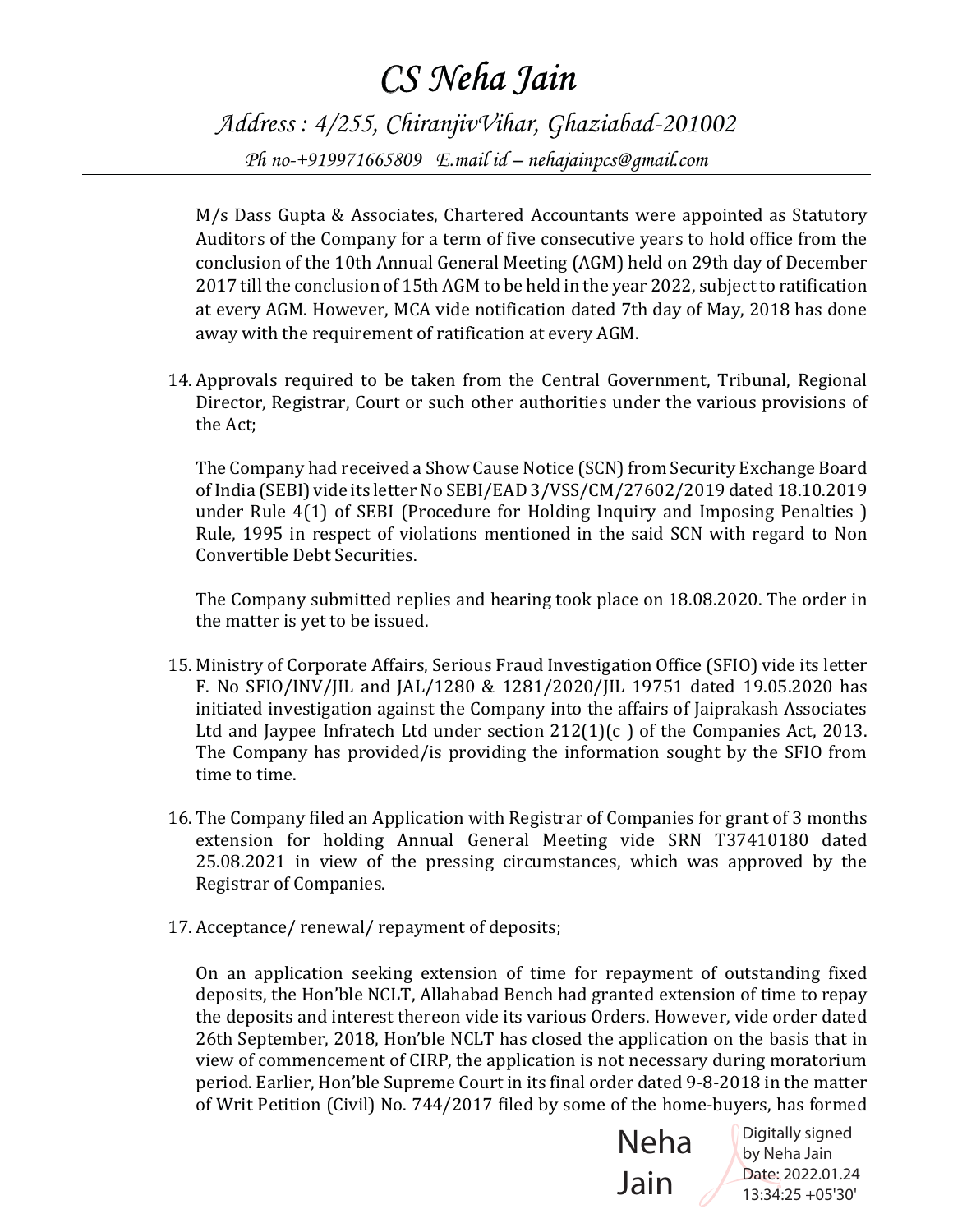Address : 4/255, ChiranjivVihar, Ghaziabad-201002 Ph no-+919971665809 E.mail id – nehajainpcs@gmail.com

the view that preferential payment to a particular class of creditors is impermissible during CIRP. As per Section 5(7) of IBC, Financial Creditors includes Fixed Deposit holders and those Fixed Deposit holders who have submitted their claim are member of the Committee of Creditors. Consequently, their claims will be settled in accordance with the outcome of CIRP filed by IDBI Bank and admitted by Hon'ble NCLT vide its Order dated 9th August, 2017.

The CoC has approved the Final Resolution Plan read with its addendum submitted by Suraksha on June 23, 2021 and all claims received post December 6, 2019 have not been incorporated in the Committee of Creditors ("CoC") and are/were forwarded to Suraksha.

Further the CoC approved resolution plan of Suraksha states that against the Claims filed subsequent to IM however prior to NCLT Approval Date, an amount of Rs. 9.16 Crore shall be paid to Fixed Depositors, on pro-rata basis as full and final settlement of all the claims of Fixed Deposit holders.

The list of claims which were not forming part of the CoC constituted as on December 6, 2019 and have been received post December 6, 2019 are being forwarded to Suraksha from time to time and are also available on the website of the Company www.jaypeeinfratech.com.

The Final Resolution plan (read with its addendum) of Suraksha has proposed that claims which have not been received till the date of approval of the Resolution Plan by the Hon'ble NCLT, such claims shall stand abated, extinguished and settled in perpetuity without any claim whatsoever.

- 18. Borrowings from its directors, members, public financial institutions, banks and others and creation/ modification/ satisfaction of charges in that respect, wherever applicable; NA
- 19. Loans and investments or guarantees given or providing of securities to other bodies corporate or persons falling under the provisions of section 186 of the Act; NA
- 20. Alteration of the provisions of the Memorandum and/ or Articles of Association of the Company; NA
- 21.The Certificate(MGT-8) is issued by the Practicing Company Secretary with the following disclaimer that :

Neha Jain Neha Jain Digitally signed by Date: 2022.01.24 13:34:14 +05'30'